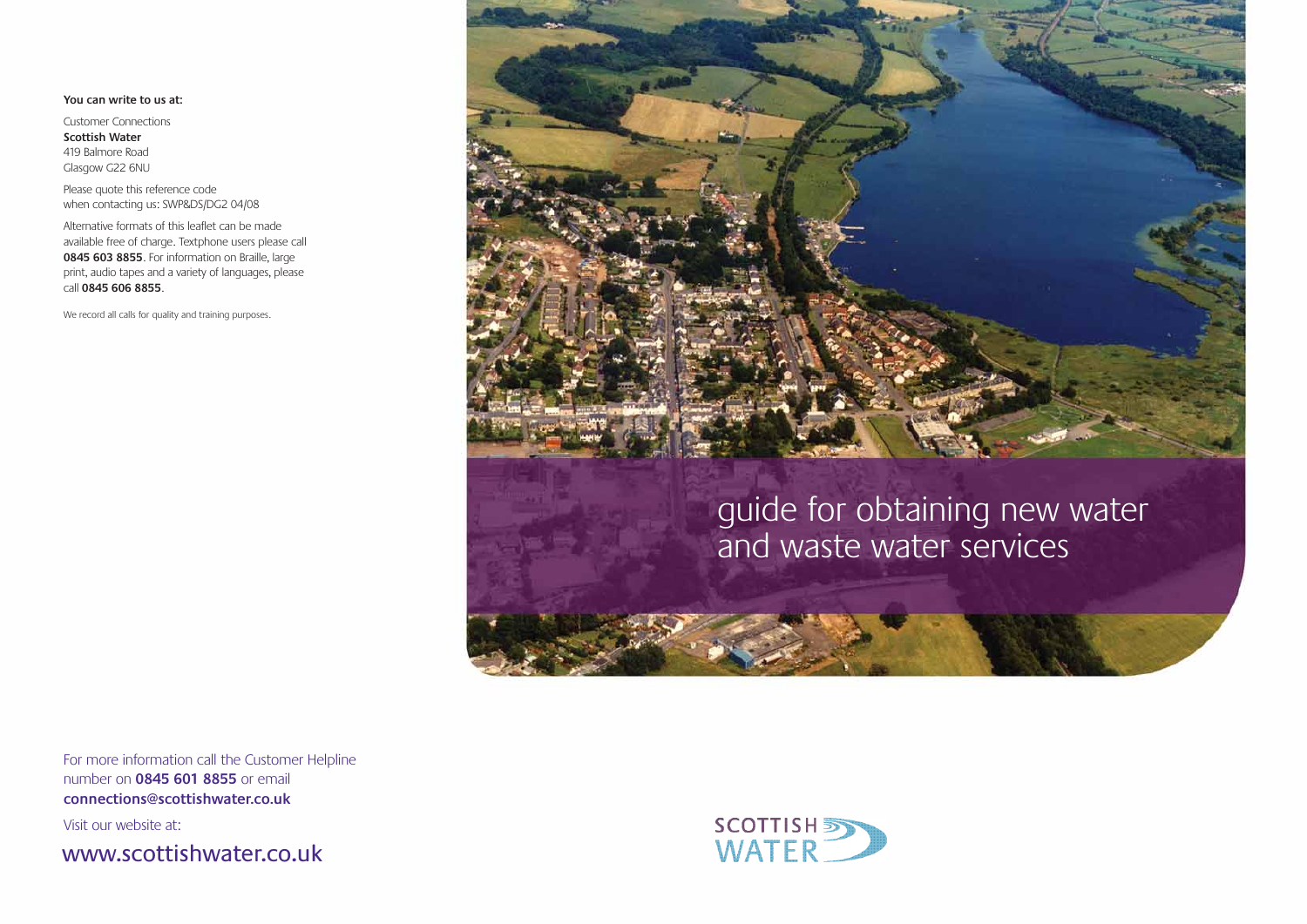#### **1. introduction**

| 1.1<br>1.2 | Purpose of this quide<br>Getting started for new developers | 2<br>3 |
|------------|-------------------------------------------------------------|--------|
|            | 2. connection and funding responsibilities                  |        |
| 2.1        | Your right to connect $-$ the policy                        |        |
| 22         | The elements of a connection                                |        |
|            | and terminology                                             |        |

2.3 Funding between the Customer and Scottish Water **7**

### **3. prior to formal application for water or sewer connection**

| 3.1 | Establishing if we can support your |  |
|-----|-------------------------------------|--|
|     | proposed development                |  |
| 3.2 | Approval in principle to proceed    |  |
|     | following development assessment    |  |

### **4. formally applying for a water or sewer connection**

| 4.1 | Introduction                                | 10 |
|-----|---------------------------------------------|----|
| 4.2 | The application process and forms           | 10 |
| 4.3 | Further confirmation of capacity to         |    |
|     | serve your development                      | 11 |
| 4.4 | Design responsibilities - what is required? | 12 |
| 4.5 | Deed of servitude                           | 12 |
| 4.6 | Part 1 sewer connections - DSC1             | 12 |
| 4.7 | Part 1 water connections – DWC1             | 13 |
| 4.8 | Part 2 and 3 water and waste water          |    |
|     | infrastructure – DWD1 & DSD1                | 14 |
| 4.9 | Connections of new infrastructure to        |    |
|     | existing water network                      | 14 |
|     | 5. installation of your site infrastructure |    |
| 5.1 | Part 1 sewer connections – DSC1             | 15 |
| 5.2 | Part 1 water connections – DWC1             | 15 |
| 5.3 | Part 2 and 3 water and waste water          |    |
|     | infrastructure – DWD1 & DSD1                | 16 |
|     |                                             |    |

#### **6. completion and vesting process**

| 6.1 | Issue of a Pumping Station Operational |    |
|-----|----------------------------------------|----|
|     | Certificate - what is required?        | 17 |
|     | 6.2 Completion certificate             | 18 |
|     | 6.3 Defects liability period           | 18 |
|     | 6.4 Transfer certificate               | 19 |
|     | 6.5 Exceptions to the vesting process  | 19 |

#### **7. costs, charges and financial contribution**

| 7.1          | Our scheme of charges                                               | 20 |
|--------------|---------------------------------------------------------------------|----|
| 7.2          | Infrastructure charge                                               | 20 |
| 7.3          | Payment of charges and fees                                         | 20 |
| 7.4          | Our financial contributions - regulations                           |    |
|              | for reasonable cost                                                 | 21 |
| 7.5          | Infrastructure eligible for a reasonable                            |    |
|              | cost contribution                                                   | 21 |
| 7.6          | Definition of reasonable cost for                                   |    |
|              | non-domestic properties                                             | 22 |
| 7.7          | Conditions for payment of contributions                             | 22 |
| 7.8          | Contribution arrangements                                           | 23 |
|              | 8. legal and procedural issues                                      |    |
| 8.1          | Land ownership issues                                               | 24 |
| 8.2          | Reservation of capacities and timescales                            | 24 |
|              | 9. customer appeals and complaints procedure                        |    |
| 9.1          | Complaints about our service                                        | 26 |
| 9.2          | Complaints to Waterwatch Scotland                                   | 26 |
| 9.3          | Further appeals procedure                                           | 26 |
|              |                                                                     |    |
|              | 10. non-domestic connections and<br>building water                  |    |
|              |                                                                     |    |
| 10.1         | Background                                                          | 27 |
| 10.2         | The operational code                                                | 28 |
| 10.3         | General design and installation                                     |    |
|              | responsibilities                                                    | 28 |
| 10.4<br>10.5 | Trade effluent building site pollution                              | 28 |
|              | Completion and adoption process<br>(relating to new infrastructure) | 26 |
| 10.6         | Costs, charges and financial contribution                           | 29 |
| 10.7         | Appeals and complaints                                              | 29 |
|              |                                                                     |    |
|              | appendix a: glossary of terms                                       | 30 |
|              | appendix b: process diagrams                                        | 32 |
|              | appendix c: responsibilities for                                    |    |
|              | water and waste water assets                                        | 37 |
|              | appendix d: Our duties under                                        |    |
|              | current legislation                                                 | 38 |
|              | appendix e: meter sizing -                                          |    |
|              | non-domestic properties                                             | 39 |
|              | appendix f: vesting items for routine                               |    |
|              | operational and maintenance inspections                             | 40 |

# customer connections – customer guide

# **Guide for Obtaining New Water and Waste Water Services**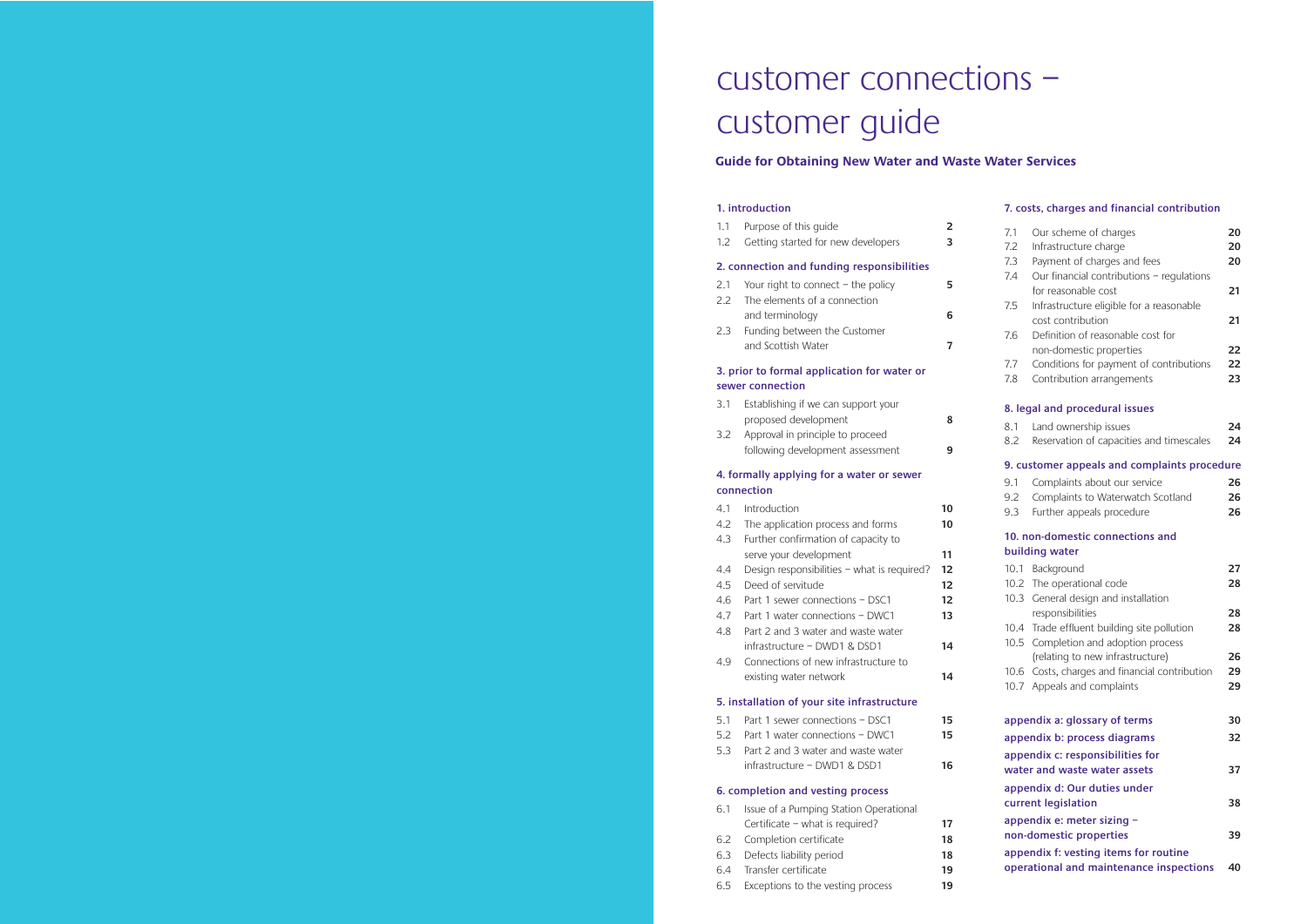# 1. introduction

#### **1.1 Purpose of this guide**

Customers are at the heart of everything we do.

We aim to be fair and proactive when dealing with Customers and community issues, easy to contact and do business with and to deliver first-time resolution of requests and issues.

Accordingly, this guide seeks to provide a clear and comprehensive overview of how to obtain a new connection to our water and waste water network. It covers all developments from building renovation and the construction of single dwellings through to major housing, commercial and industrial developments.

Though this guide is focused on providing clear Customer friendly guidelines for our processes, at times it is required to reference legislation and policy related to water and waste water services.

#### **In particular it outlines:**

We recognise that for new Customers the process of getting a connection to waste and water services can be challenging.

- Connection and funding responsibilities (please see Section 2.3);
- What to do before applying for a connection (please see Section 3.1);
- The application process (Please see Sections 4 and 8);
- The installation process (Please see Section 5)
- When we will take over responsibility for a new or upgraded pumping station (Please see Section 6);
- The costs and charges you can expect and financial assistance available (Please see Sections 2.3 and 7);
- How you may appeal and complain if you are unhappy with the service you receive (Please see Section 9);
- The documents and leaflets to be used in conjunction with this guide;
- The process for Licensed Providers, the background to this and their position in the water and waste water market in Scotland (Please see Section 10)

Our technical standards for the design and construction of water and waste water infrastructure are in the latest versions of the WRc guides 'Water for Scotland' and 'Sewers for Scotland'.

With Market Separation, Customers requiring nondomestic water and waste water services should appoint a Licensed Provider and refer to Section 10 of this guide.

For reference, Non-Domestic Customers are defined as Customers involved in the construction of non-domestic properties i.e commercial/industrial properties or the end user of water, waste water or trade effluent services.

A glossary of the key terms used within this guide is provided in Appendix A.

#### **1.2 Getting started for new developers**

**Before you review these steps please ensure that you have considered contracting the services of the following consultants/services:**

- Architect
- Plumber
- Engineer
- Builder

It is important to engage suitable professionals throughout the course of your development, who will be able to meet the technical requirements that we have. This can relate to design standards, completion of applications, installing new pipe work and infrastructure.

All of the above is dependant on the size of your development, i.e. number of properties or type of development.

Please also ensure that you reference material available through our website, and if required, please contact our department directly to gain further understanding of our processes. Our contact details can be found on the back of this guide.

To ensure you have an awareness of the important steps to be taken we have outlined the key steps of the Customer journey.

**Please note – All timeframes are dependant on the receipt of a fully completed application and all supporting documentation/ certification.**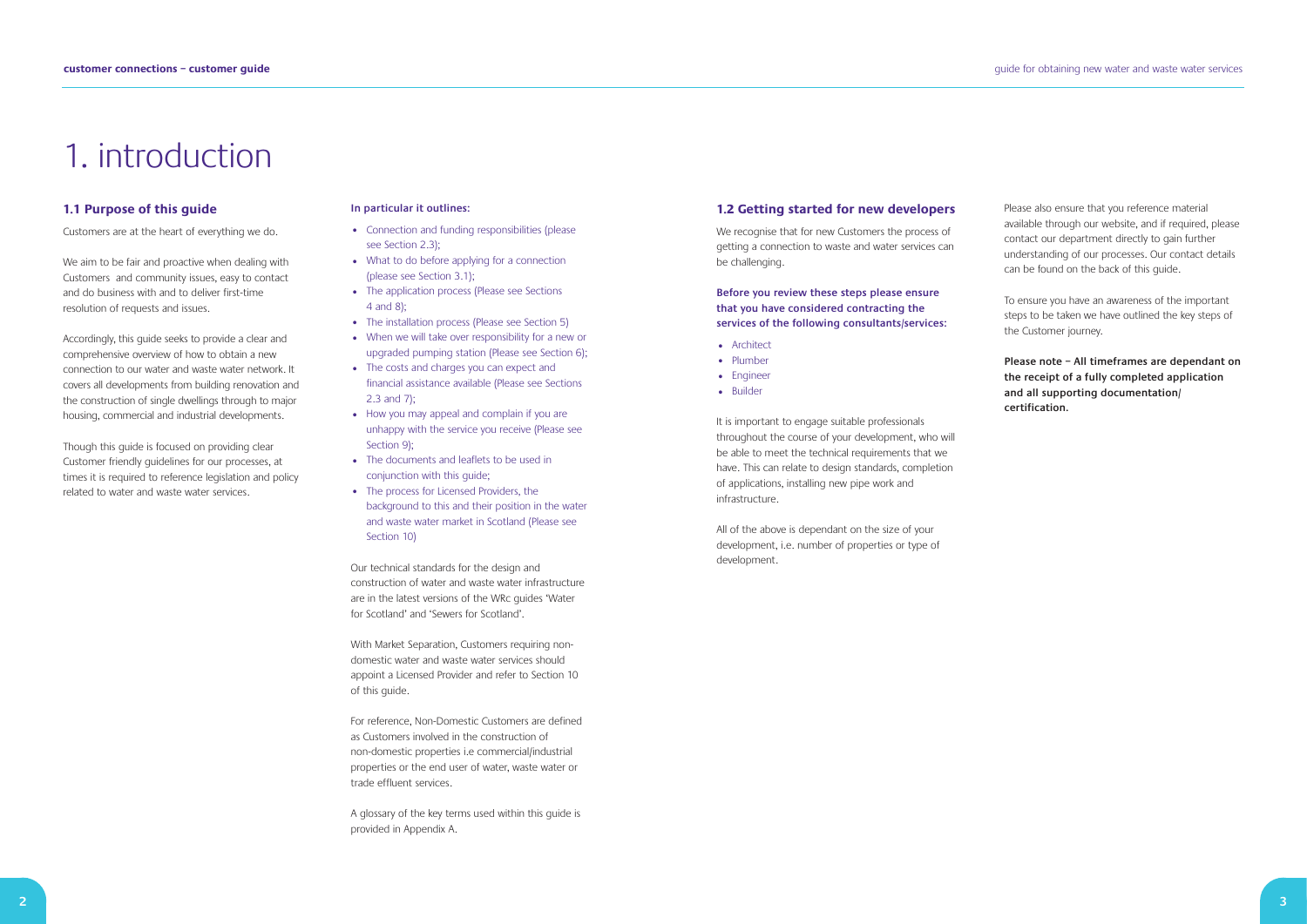guide for obtaining new water and waste water services

# 2. connection and funding responsibilities

#### **2.1 Your right to connect – the policy**

As an organisation we are supported by several pieces of legislation which outline our responsibility and the services we provide.

Under the Water (Scotland) Act 1980 and the Sewerage (Scotland) Act 1968 we are obliged to take our water mains and sewers to a point that allows connection to our networks, if practicable at reasonable cost.

Scottish Government regulation defines what is reasonable and the financial contribution expected from new and existing Customers. The value of reasonable cost is available on our website at **www.scottishwater.co.uk**.

As we work with our Customers we will ensure that they are made aware of any reasonable cost values, at the appropriate time and if they are entitled.

More information can be found in Section 7.

| <b>Customer Journey</b>                                                                                                                                                                                                                                                                                                                                                                                                                                          | <b>Timeframe</b> |
|------------------------------------------------------------------------------------------------------------------------------------------------------------------------------------------------------------------------------------------------------------------------------------------------------------------------------------------------------------------------------------------------------------------------------------------------------------------|------------------|
| Pre-Development enquiry<br>1. Before you have purchased land or prior to designing a new development, you have the option to approach us to<br>ask if there are water and waste services available in your development area.                                                                                                                                                                                                                                     | 10 days          |
| 2. This is called a Development Appraisal and it allows us to confirm if there are any issues in the area around your<br>potential development.                                                                                                                                                                                                                                                                                                                  |                  |
| 3. If the development requires further investigation we may ask the Customer to commence with a more detailed<br>study. To do this the Customer will be required to employ a competent provider of these studies. We can provide<br>further quidance if this is required.                                                                                                                                                                                        |                  |
| <b>Planning Application</b><br>1. For many types of development a planning application is required by your local council. Within this process we are<br>one of the consultees that can be approached by the council to comment from a water and waste services<br>perspective. Your council will send the planning applications to us.                                                                                                                           | 20 days          |
| 2. At this time no formal water or waste connection application form has been submitted to us, and any questions or<br>concerns regarding your planning application should be directed to your local council.                                                                                                                                                                                                                                                    |                  |
| Applying for a connection<br>When you are ready to apply, your application can come from you or from your assigned site agent (such as a plumber<br>or engineer). The application to be submitted should be related to the size and type of development.                                                                                                                                                                                                         | 28 days          |
| If you do not need to construct any site mains/infrastructure, and your request is for a Part 1 connection, please<br>proceed as follows:                                                                                                                                                                                                                                                                                                                        |                  |
| Water: For single house water connections directly to one of our water mains you should submit a fully completed<br>DWC1 form with attached designs calculations. You should then indicate within your application if the connection is<br>standard or non-standard. (Please refer to glossary)                                                                                                                                                                  |                  |
| Sewer: For single sewer connections directly to our sewers you should also submit a fully completed DSC1 form with<br>attached design calculations, including method statement and risk assessment.                                                                                                                                                                                                                                                              |                  |
| Note: It is recommended that you employ a competent consultant to complete the designs and/or supporting<br>information, and all forms should be accurate.                                                                                                                                                                                                                                                                                                       |                  |
| Applying for a connection but need to construct site infrastructure<br>For developments of a greater size that will require the construction of site water mains and/or sewer infrastructure,<br>we need to provide Technical Approval to these designs.                                                                                                                                                                                                         | 28 days          |
| Water: To apply for Part 2 and Part 3 connections you should submit a DWD1 form with attached design information.                                                                                                                                                                                                                                                                                                                                                |                  |
| Sewer: To apply for Part 2 and Part 3 connections you should submit a DSD1 form with attached design information.                                                                                                                                                                                                                                                                                                                                                |                  |
| Site Inspection<br>This should be requested by the Customer, when they are ready for connection and our quotation has been paid in<br>full. One of our representatives will attend your site to confirm that your track conforms to our requirements. Please<br>allow 3 working days notice. Once complete we will pass this for connection within 14 days. Non-Domestic Customers<br>should request track inspections through their selected Licensed Provider. | 3 working days   |
| Adoption/Vesting<br>Any assets for adoption/vesting must be inspected by a relevant consultant, appointed by us. Once all terms have been<br>met to allow us to adopt, and all checklists and documentation have been supplied, we can issue a Completion<br>Certificate and subsequently a Transfer Certificate.                                                                                                                                                | Variable         |
| Financial Contribution - Reasonable Cost Contribution<br>If Assets constructed by our Customers are eligible for a financial contribution, we will issue a payment to the<br>Customer once the asset has been adopted, and as each phase completes, based on habitation certificates supplied.<br>We are required to contribute either the cost of any works necessary to accommodate the connection, or the<br>maximum contribution, whichever is lower.        | Variable         |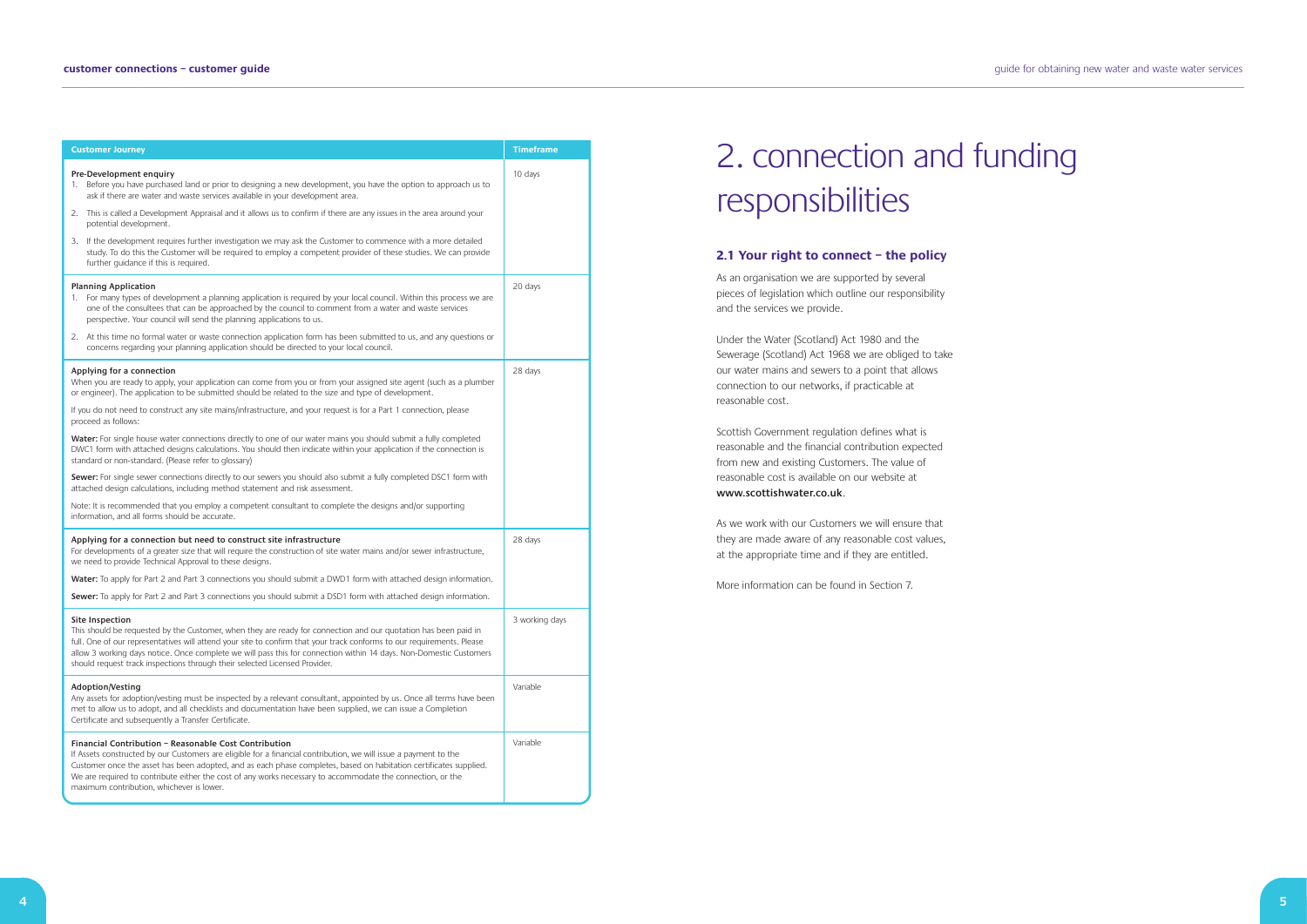### **2.3 Funding between the Customer and Scottish Water**

The table below summarises, by asset type, the responsibilities for paying for assets that are to be provided or enhanced to enable development and the elements that are included in the calculation of the financial contribution that can be claimed back from Scottish Water (termed Reasonable Cost Contribution).

guide for obtaining new water and waste water services

| <b>Reasonable Cost Contribution</b> |                |                           |
|-------------------------------------|----------------|---------------------------|
| Infrastructure<br>parts             | Responsibility | Financial<br>contribution |
| Part 1                              | You            | No                        |
| Part 2 and 3                        | You            | Yes                       |
| Part 4                              | Us             | N/A                       |

- Part 1: The connection from individual premises to a water main or sewer.
- Part 2: The water mains and sewers that connect developments e.g. a street of houses to trunk mains and trunk sewers and some sustainable urban drainage systems (SUDS).
- Part 3: The local bulk infrastructure, such as trunk mains and trunk sewers, water service reservoirs, waste water pumping systems and some SUDS.
- Part 4: The strategic assets such as raw water intakes, water impounding reservoirs, raw water pumping stations and aqueducts, and water and waste water treatment works.

Water and Waste connections are split statutorily into four elements - termed Parts 1, 2, 3 and 4 infrastructure. These are important terms and break down the various stages of the water and sewer network.

#### **2.2 The elements of a connection and terminology**

We will reference these terms throughout this guide, and it is useful for the Customer to fully understand what these relate to. These are illustrated in figure 1.1 below



#### **Figure 1: Water and Waste Water Assets: Pictorial Representation of Parts 1 to 4 Assets**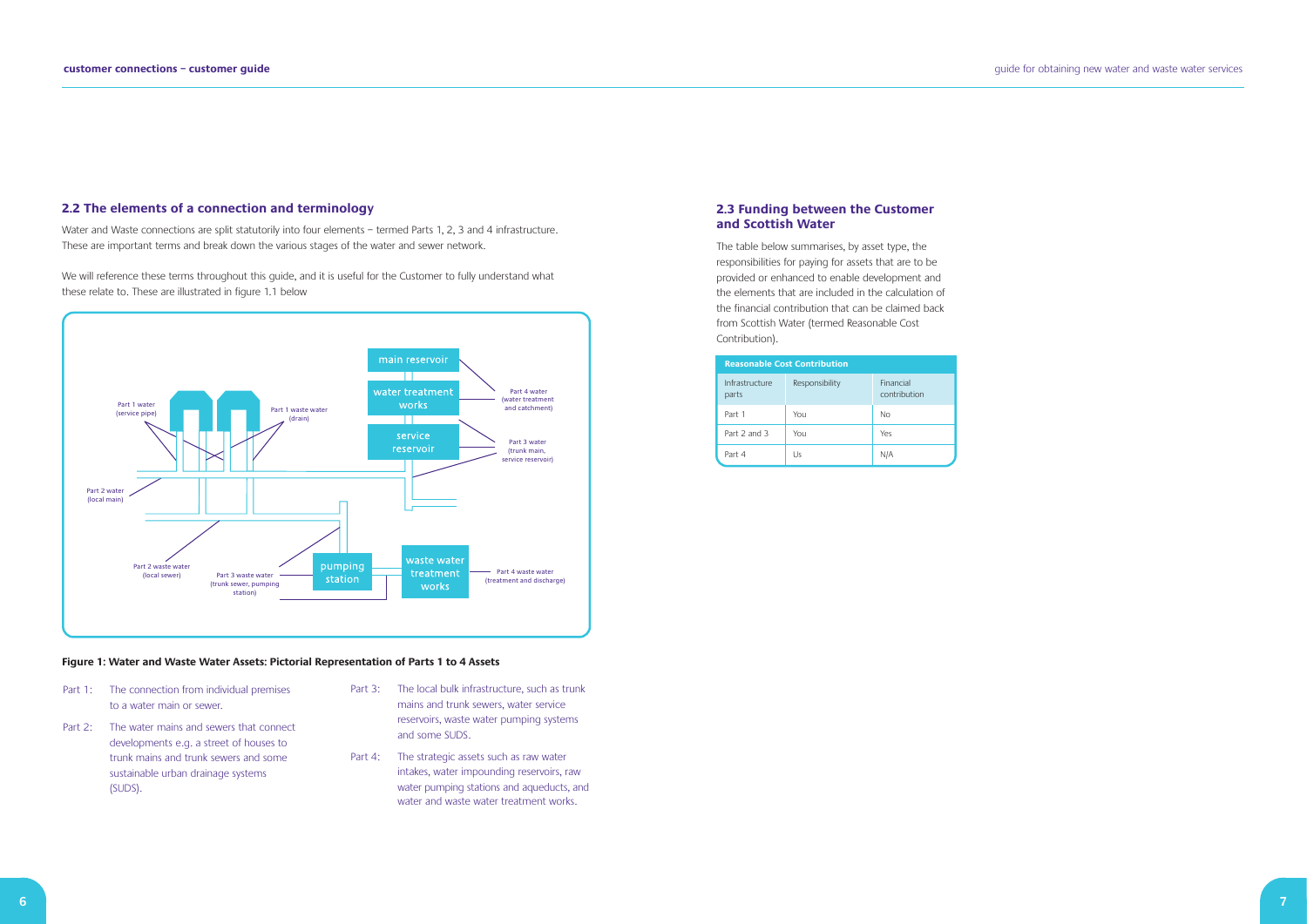# 3. prior to formal application for water or sewer connection

#### guide for obtaining new water and waste water services

### **3.1 Establishing if we can support your proposed development**

To make a preliminary assessment of your development's feasibility, a Development Appraisal (DA) must be completed. This is available at **www.scottishwater.co.uk**.

Completing a DA allows us to determine whether an Unconditional or Conditional Connection is possible and to provide a timescale for this. This should be a simple process step, and will allow both the Customer and us to be fully prepared before commencing with their development.

• If it is a Conditional Connection, we will confirm the need for a Development Impact Assessment (DIA) – a detailed water and/or waste impact assessment/study to be carried out.

To ensure that the Customer is able to consult with us regarding the status of the DA, we will always send back a letter to confirm receipt with a reference number included.

Within 10 working days of receiving a completed DA form, we will provide an answer to the Customer to confirm if either an Unconditional or Conditional Connection to our water and/or waste water network can be made.

• An Unconditional Connection allows the Customer to move forward from this preliminary assessment, and submit formal applications.

Or;

**Please note: any Part 4 work will be confirmed and remains our responsibility.** 

There are a number of competent providers available who can proceed with your Water and/or Waste Water Assessment, including Scottish Water.

It is important that you appoint a competent provider to proceed with the DIA, and you must provide their details to us.

We will provide all necessary support and information to your contracted provider to ensure that the DIA is completed successfully within agreed timescales, and this includes providing necessary models.

Where a current model exists, we will provide this free of charge.

If no model exists, we will build a model free of charge provided that the proposed development meets the criteria set out in section 3.2. If not, then these costs must be met by you.

Whether you choose us or your own service provider, at the end of this process you will receive a DIA report outlining the work needed to mitigate the impact of your development upon our network. If you have chosen to use another service provider, their report must be forwarded to us for review.

If you proceed with your development, after a DIA has been completed, the cost of the DIA will be taken into account when calculating our financial contribution to your connection costs through the Reasonable Cost Contribution (RCC) process.

For more information regarding RCC please see Section 7.

## **3.2 Approval in principle to proceed following development assessment**

**Once we have reviewed the 'DIA report' you will receive notification that either:**

- capacity is available within our water or waste network and an offer of an unconditional connection will be made. Or;
- that network upgrading is required and you will be advised of the work required. This may include elements such as pumping and booster stations, attenuation tanks and general upgrading of pipe work and ancillaries (Part 2 and 3 assets) or strategic assets, e.g. treatment works (Part 4).

The company contracted to provide the DIA service will be able to provide some guidance and explanation on this upgrading work.

Under the current funding rules, the cost and programming of any work associated with upgrading the Part 4 infrastructure is our responsibility.

**Before we make a connection offer you will need to demonstrate that you have satisfied the following 5 criteria:**

- 1. your development is supported by the Local Plan and has outline or full planning permission.
- 2. you confirm land ownership or control through a solicitor's letter.
- 3. you confirm plans are in place to mitigate any network constraints that will be created by your development through a Minute of Agreement with us or alternatively a letter showing commitment to mitigate network impact through Part 3 investment.
- 4. you confirm any time remaining on current planning permissions with your local council.
- 5. you can demonstrate reasonable proposals in terms of your development's annual build rate.

Upon completion of the feasibility stage you may proceed with submission of a formal application to us.

This will lead to the provision of Technical Approval for your designs and for your overall connection application. This process is further detailed in Sections 4 and 5.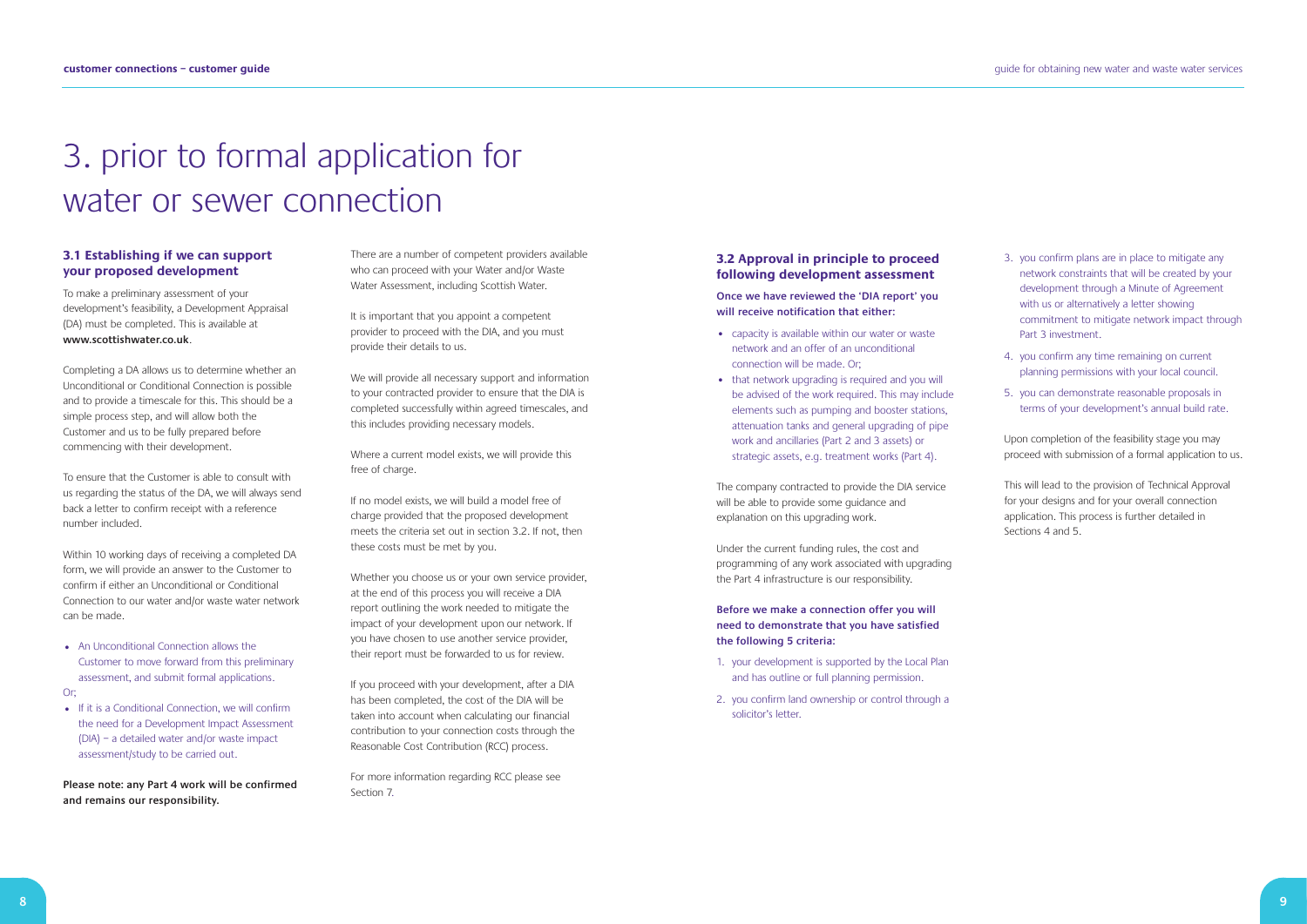# 4. formally applying for a water or sewer connection

#### **4.1 Introduction**

This section sets out the process for formally applying for a new connection and outlines the design work required as part of the application.

Please note that Non-Domestic Customers are required to appoint and apply for new water and waste water connections through a Licensed Provider.

On successful completion of this stage of the application process you will receive an approval specific to the connection and infrastructure applied for.

#### **Table 4.1 summarises the approvals which may be granted.**

The time between submission of a valid application, design and construction proposal and our issuing of an approval letter or permit to connect is up to 20 working days.

Please note we will not normally make a connection offer or give approval to connect until any work required to upgrade or build necessary Part 4 assets is near to or actually complete.

#### **4.2 The application process and forms**

The application process has a number of distinct stages. The process maps set out in Appendix B illustrate these and the timescales involved.

Supporting the applications process are a number of application forms which are available at **www.scottishwater.co.uk** or by calling the Customer Helpline on **0845 601 8855**.

#### **These are:**

- DSC1: Application for approval of a Part 1 sewer connection.
- DWC1: Application for an offer of a Part 1 water connection
- DSD1: Application for approval to construct Part 2 or Part 3 waste water infrastructure.
- DWD1: Application for approval of a request to construct a Part 2 or Part 3 water infrastructure

If you do not have a water source nearby or on site, you can contact us to arrange a standpipe. Please contact the Standpipe Service Desk on **01382 563 716** or email **standpipeservicedesk@scottishwater.co.uk**.

In addition, a DWC2 form will be sent to you following technical approval of a DWD1 in order to progress the tie-in to our water mains infrastructure.

#### **Further application guidance:**

- We will acknowledge your application and provide a unique reference (if not already provided) which must be quoted in all correspondence or when contacting us by telephone.
- Please review all correspondence you receive during the application process, and if you have any questions regarding the application stage please ensure you contact us directly for support.

• We will always try to work with Customers to complete missing information within application forms, but on occasions we have to return incomplete forms to our Customers. We will always ensure that we attach details of the information missing for re-submission.

#### **What is Building Water?**

Within our application process we will apply a charge for Building Water.

In clear terms **Building Water** is the water used for the purposes of building your development, e.g. cement mixing, plaster mixing. This is not water that we will deliver by transit to your site location. You must not use water from a natural source such as a stream or burn, unless you have confirmed through SEPA that it is of an appropriate quality.

The main option available for many Customers is to apply for a temporary connection to provide a building water supply. This can be converted into a permanent connection at a later date.

Unless undertaking a self-build project, a Licensed Provider must be engaged to arrange a building water connection and pay building water charges. If you are a domestic Customer you will need to ensure that you have a unique building water reference from a Licensed Provider, as we proceed with your application for connection.

### **If you are building your own home, you are not required to engage a Licensed Provider, and can manage all elements of the process directly with us.**

For more information regarding market separation please refer to Section 10.

## **4.3 Further confirmation of capacity to serve your development**

Following receipt of all application forms to request connection for water or waste services, we always carry out a further check to ensure the feasibility of providing services to your development. If you have already contacted us, as outlined in Section 3, a substantial period of time may have elapsed before you contact us to request your connection formally.

This further confirmation before we proceed with the Technical Approval of your application ensures that circumstances have not changed, and your development can proceed as planned.

Once this action is completed you will receive written confirmation from us that your application has progressed onwards to the next stage.

| <b>Form of approval</b> |                                           |                   |
|-------------------------|-------------------------------------------|-------------------|
| Infrastructure<br>parts | Water                                     | Waste Water       |
| Part 1                  | Connection offer<br>(or 'quote' for work) | Permit to connect |
| Part 2                  | Approval letter                           | Approval letter   |
| Part 3                  | Approval letter                           | Approval letter   |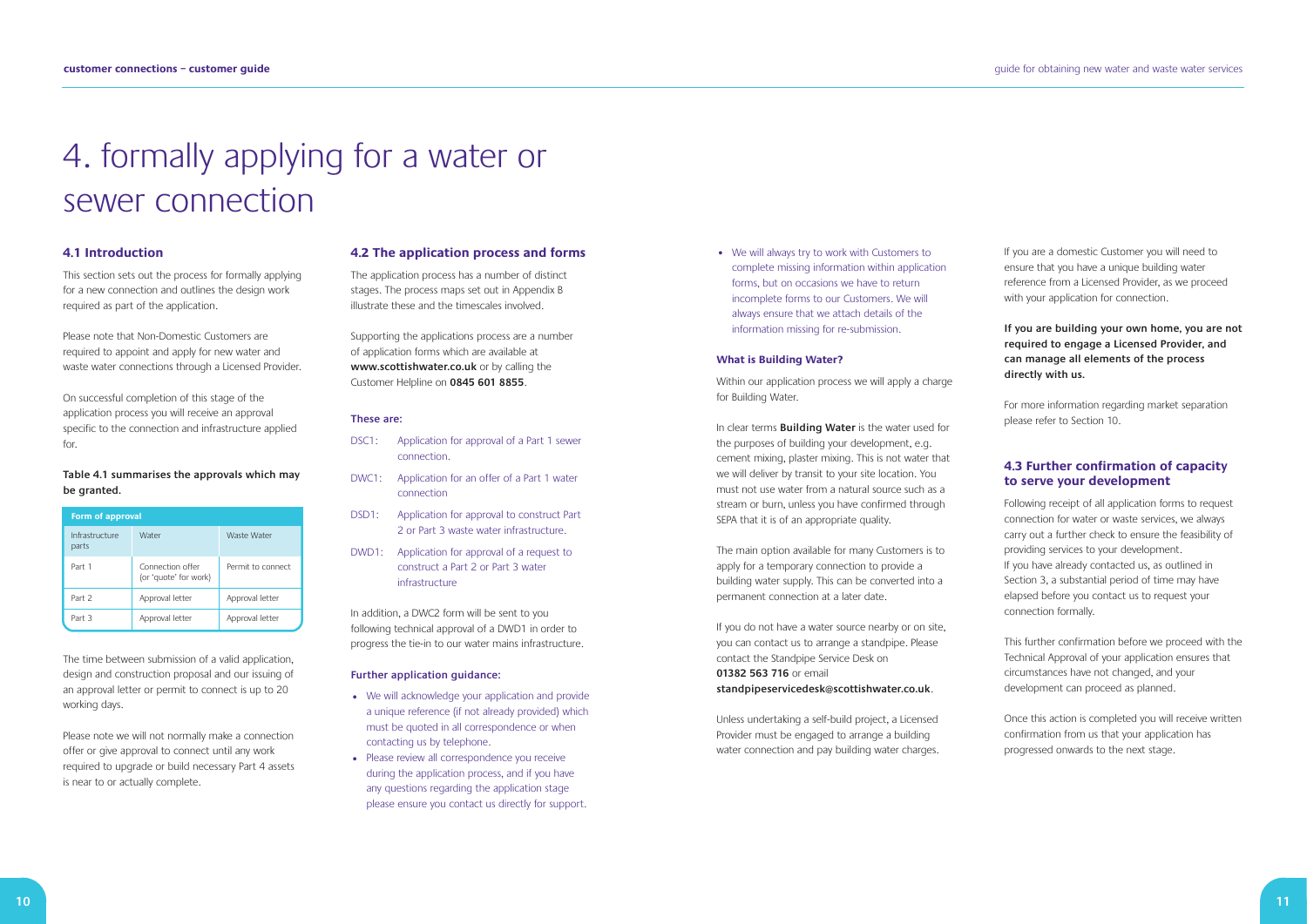### **4.4 Design responsibilities – what is required?**

Your application must be supported by appropriate design calculations. These can produced by us or a competent consultant. If we produce them you will be charged in advance and this cost offset against any future reasonable cost contribution payable to you.

#### **The design calculations should address:**

- Private drains and new sewer connections (Part 1 infrastructure);
- Private plumbing and the new water connections (Part 1 infrastructure) to a new site main;
- Site waste water infrastructure and water mains, (Part 2 and 3 infrastructure) for their proposed development;
- Design and reinforcement of and/or diversion of our existing local networks (Part 3 infrastructure);
- New water main connections to the existing water network – these are referred to as 'tie-in' connections.

Your design responsibility extends to all necessary consultations with roads authorities, fire authorities and other relevant bodies, and you should comply with the design guidance within the latest 'Sewers for Scotland' and 'Water for Scotland', available from WRc.

If we need to review a design re-submission we will levy a charge (details of which are shown in our Scheme of Charges). To avoid repeat submissions you are advised to engage a competent consultant.

Paramount in the design, construction and commissioning of sewers, water mains and services are public health and safety. Please refer to current versions of 'Sewers for Scotland' and 'Water for Scotland' for further technical guidance.

#### **4.5 Deed of servitude**

If you are required to cross third party land to access the nearest water main and/or sewer to serve your development, you are required to obtain the necessary deeds of servitude from the relevant land owners.

We will request a copy of these deeds prior to providing an offer of connection.

Should you encounter issues when trying to obtain the deed of servitude, please contact Scottish Water or your Licensed Provider (for Non-Domestic Customers) to advise.

#### **4.6 Part 1 sewer connections – DSC1**

Applications for a Part 1 sewer connection are made using form DSC1 and must be accompanied by appropriate design calculations.

When satisfied we will issue a 'Permit to Connect' valid for 2 years from date of issue.

The permit will specify any requirements or conditions. Additionally health and safety information may also be required by us. A further 'Access Permit' condition may apply if there are significant health and safety risks associated with our existing waste water network.

Customers should must always comply with permits issued and must give prior notice to Scottish Water or their Licensed Provider (Non-Domestic Customers), before undertaking work on site.

#### **4.7 Part 1 water connections – DWC1**

Applications for Part 1 water connections are made using form DWC1 and should be accompanied by appropriate design calculations.

**In addition to your general design responsibilities, you are responsible for ensuring your application takes account of the sizing and design issues outlined below.**

- Connections size which falls into two broad categories:
	- Standard (those of 32mm diameter and smaller)
	- Non-Standard (those greater than 32mm diameter)
- Standard connections should be installed without interrupting the existing live main to ensure we do not affect existing Customers;
- Non-Standard connections typically require an isolation of the existing water main to allow the construction of the new connection branch. This could require special engineering measures to form the branch connection, for example, by 'under pressure' boring;
- Water demand and therefore the size of the connection;
- The design of the proposed connection. If more than a standard single domestic supply is required you are responsible for sizing and will be required to provide design calculations for the sizing of non-standard connections including details of water consumption and hydraulic design.

We will undertake a flow and pressure test survey of the main in question within your design, and will provide an estimate of the charge to you for this work.

Where we provide current flow and pressure characteristics within the water infrastructure, you should note that this does not guarantee pressure and flow above our Guaranteed Standards of Service published within our Code of Practice. A current version can found on our website.

We will respond within 20 working days of a valid connection application and if all relevant information has been provided and feasibility issues addressed as above, we will offer a connection by issuing a quote and request for an advance payment.

This offer will be in accordance with our current Scheme of Charges and remain valid for 2 years from the date of issue. If you fail to complete your element of the work within this timescale our offer will lapse and you will have to re-apply.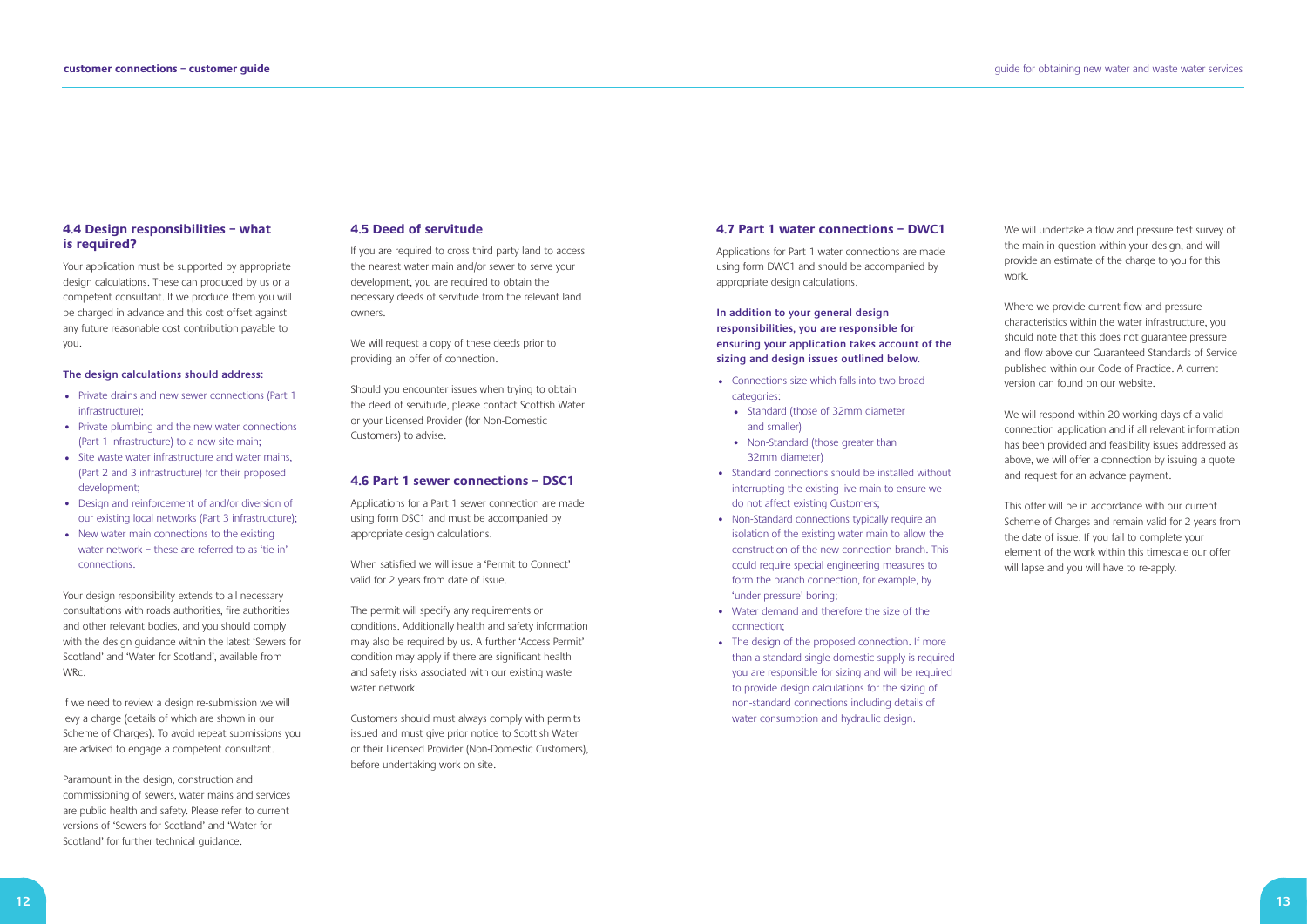#### **4.8 Part 2 and 3 water and waste water infrastructure – DWD1 & DSD1**

Applications for a Part 2 or 3 connections are made using form DWD1 for a water connection or form DSD1 for a waste water connection.

Design approval will normally be granted within 20 days of receipt of an acceptable application. This does not apply to any part of the design relating to associated mechanical or electrical work. You will be advised of any delays, requirements for further information or other issues affecting the approval of your design.

- An approval letter;
- A request for advance payment in respect of our administration, inspection fees and infrastructure charges;
- An offer, if applicable, of financial contribution under our policy of reasonable cost towards the cost of providing waste water infrastructure and water infrastructure;
- Instructions for the submission of the construction programme;
- Our contact details for site audits;
- Permission to connect new waste water infrastructure to the existing waste water network.

Design approval must be granted before you commence work on site. Fees (e.g inspection charges, infrastructure charge) are also required to be paid by you, once design approval is granted.

#### **When granted, our response will include the following:**

- Full payment has been made to us and a receipt received;
- Your development's plumbing is confirmed to comply with Water Byelaws. We may visit your development to check;
- You have requested and completed a track inspection. We may opt to waive the track inspection based on previous work demonstrated by your contractor;
- For non-standard water connections there is evidence that satisfactory pressure testing and disinfection of your main is complete or programmed to be completed before the tie-in connection is made. We should be invited to witness all pressure testing and disinfection;
- We have evidence of pass results on both pressure tests and bacteriological samples;
- All enabling works are complete or programmed.

#### **4.9 Connections of new infrastructure to existing water network**

Design approval for new water infrastructure does not include connection to the existing network. Connection of new infrastructure to the existing water network must always be undertaken by us.

> We must do the 'tie-in' of Part 1 infrastructure to the existing water main including the provision of materials. This work will be undertaken within 14 days of a successful sample being completed, and notification of pass results on bacteriological samples and pressure tests.

- Excavation
- Provision of materials
- Exposing of the public main
- Statutory notices such as road opening permits

# 5. installation of your site infrastructure

#### **5.1 Part 1 sewer connections – DSC1**

We require a minimum of 5 working days notice of work being carried out to enable a site inspection to be set up. We may, however, waive our right to inspect.

On satisfactory completion of all work we will adopt the section of pipe between the sewer and the curtilage boundary of your property.

#### **5.2 Part 1 water connections – DWC1**

### **Before we will undertake a connection to a water main you will need to ensure:**

### **It is important to note that all ancillary works are your responsibility:**

On satisfactory completion of the work the communication pipe will be adopted by us.

Where the installation of the Part 1 element is to a new site main (Part 2 infrastructure) you should engage the same Self Lay Organisation to undertake all the work including the provision of materials.

#### **What is a Track Inspection?**

This inspection is carried out by one of our representatives, at the point when you are ready for connection, and you have excavated and laid all required pipe work to the boundary of your site. They will ensure that your service pipe has been laid correctly and in accordance with technical specifications. You are required to contact us to arrange this inspection.

Once your track has been inspected they will notify us that you can proceed with your connection, and this will be completed within 14 days.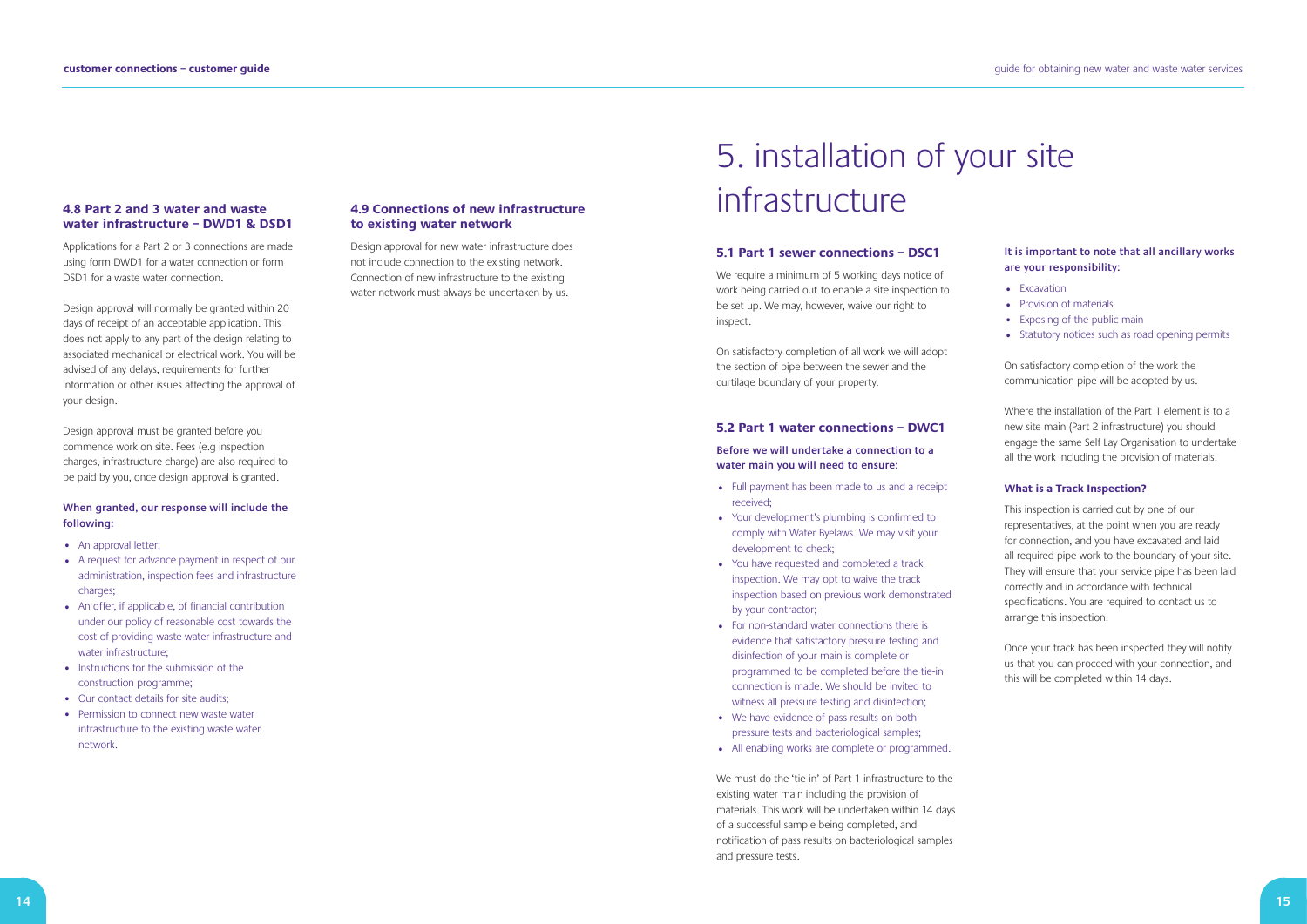### **5.3 Part 2 and 3 site water and waste water infrastructure**

We do not currently have a similar list for waste water accredited contractors.

You are responsible for engaging competent and experienced contractors to construct water and waste water site infrastructure. For water main installation we manage a list of accredited contractors. This list is available on request and at **www.scottishwater.co.uk**.

- all notifications and approvals we require must be in place;
- any reinforcement work required on existing waste water networks must be undertaken by you;
- a permit **must** be obtained from us before any work is undertaken on our infrastructure;
- where work is required on our water network, this can only be undertaken with our prior agreement.

Ten working days prior to construction starting, you should provide details including contractor names, construction programme and site contact details.

#### **Before any work commences on site:**

We will only take over ownership and responsibility for water mains and/or sewers that have been constructed in strict accordance with our policies and procedures. On satisfactory completion of all work the new infrastructure will be eligible for vesting by us.

We currently operate a site audit policy for both water mains and sewers. It is the responsibility of the Customer to provide a construction programme and give a minimum of 5 working days notice for inspections and testing.

Tie-in connection of new site water mains (Part 2 infrastructure) to the existing water network (Part 3 infrastructure) must be undertaken by us. Waste water tie-in connections are undertaken by your nominated contractor under the terms of a permit/licence from us.

# 6. completion and vesting process

Please be aware that the guidance material in this section, should be reviewed in conjunction with the latest versions of 'Sewers for Scotland' and Water for Scotland'.

### **6.1 Issue of a Pumping Station Operational Certificate – what is required?**

This section is only applicable if your development includes a new or upgraded pumping station.

**Once the mechanical and electrical equipment has been fully installed in the pumping station and prior to the first live connection to/from a property, you should submit the following information to us for review and approval:**

- An Operation and Maintenance (O&M) Manual in a format that complies with our standard template for an O&M Manual;
- Details of the contractor employed to operate and maintain the pumping station on your behalf until a Completion Certificate is issued. This shall include details of the proposed operating and maintenance regime to be implemented (e.g. planned maintenance activities, frequency of visits, etc.). The contractor will be responsible for reacting to telemetry alarm signals and must therefore be available 24 hours a day, 365 days a year.

Once the O&M Manual and the proposed operating and maintenance regime have been approved, the station shall be inspected by an appointed mechanical and electrical consultant to check that the installation is fully compliant with all relevant legislation and specifications. Any snagging items identified during this inspection shall be rectified by you and a second inspection scheduled with us to check compliance.

On occasions a charge may be applied for any additional site inspections required to check that the snagging items have been addressed. It is strongly recommended that all snagging items are resolved before requesting a further inspection.

Once all the snagging items have been satisfactorily rectified, the pumping station will be commissioned by our appointed consultant and an Operational Certificate issued.

The issuing of the Operational Certificate indicates that, at the time it was inspected, the pumping station was fully compliant with the relevant legislation and specifications. The station must be operated and maintained on your behalf by your contractor until a Completion Certificate is issued and the Defects Liability Period starts.

During this period, your contractor shall submit regular reports to us, providing details of the condition of the station and equipment as well as information relating to its operation.

The frequency of the reports (e.g. monthly, quarterly) shall be agreed with us prior to the issue of the Operational Certificate. A list of items that should be included in the routine operational and maintenance inspections, and then subsequently included in the reports to us, can be found in Appendix F.

Details of all unplanned and emergency visits and subsequent repair/replacement works shall also be included in these reports.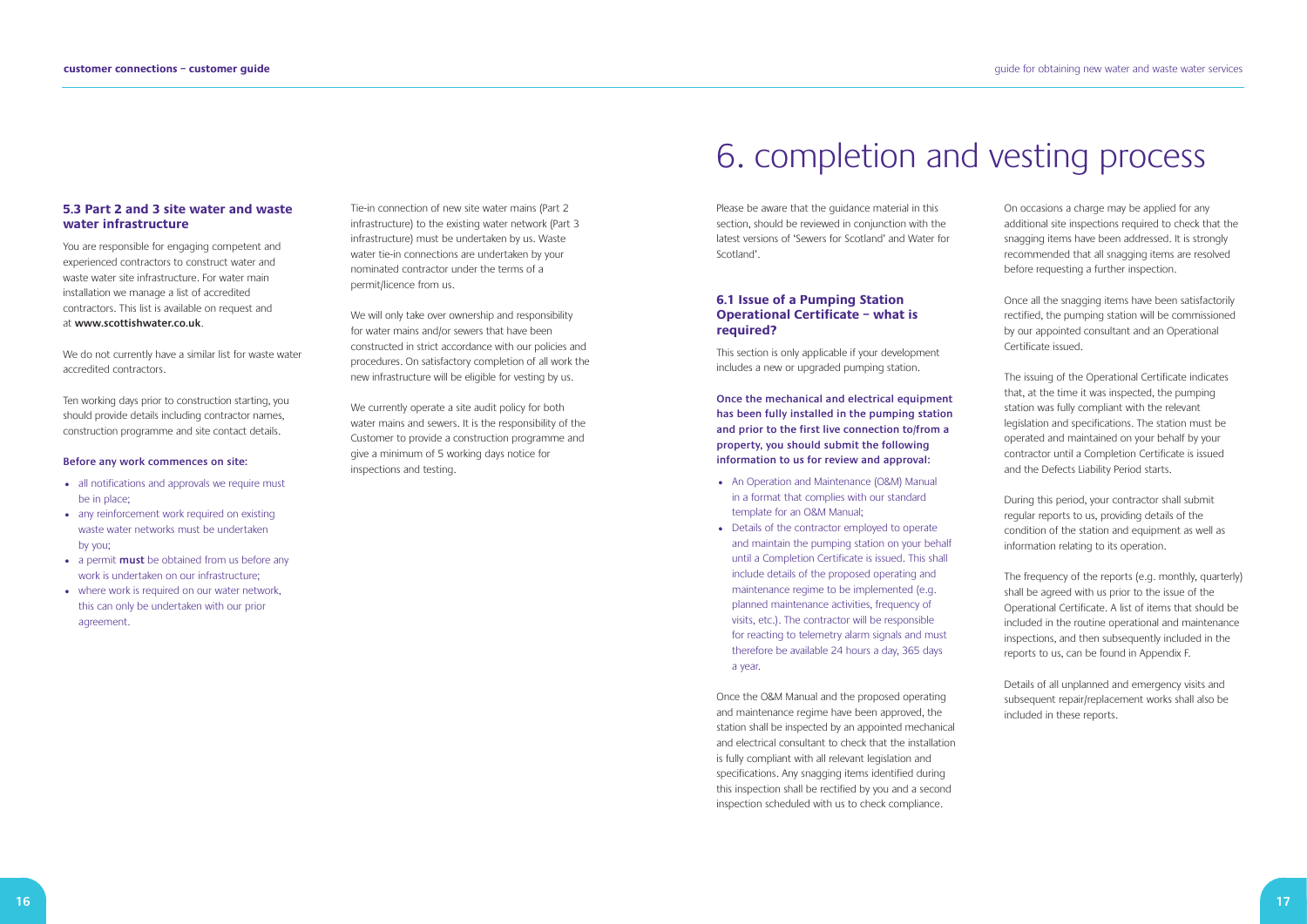#### **6.2 Completion certificate**

You can apply for a Completion Certificate once the water mains, foul sewers, surface water drainage, sustainable urban drainage (SUD) system and pumping station (if applicable) serving the development have been constructed, tested and inspected to standards set out in the latest versions of 'Water for Scotland' and 'Sewers for Scotland'.

You should also refer to these texts for details of the information to be submitted with the application for a Completion Certificate. A list of the necessary information is also shown as a checklist on the Completion Certificate, and blank copies of each type of certificate are included in Appendix F for reference.

One Completion Certificate will be issued for the water mains and another issued to cover the wastewater elements (foul sewers, surface water drainage, SUD system and pumping station).

### **These will not be issued until all the relevant documentation has been submitted to us, checked and approved.**

If your development includes a new or upgraded pumping station, another inspection will be arranged to check that the station has been satisfactorily operated and maintained since the Operational Certificate was issued. Any snagging items must be addressed to our satisfaction and training must be provided for our operatives before a Completion Certificate will be issued. This training must focus on the maintenance and operation of Pumping Stations.

The date of issue of the Completion Certificate is the start date for the Defects Liability Period.

#### **6.3 Defects liability period**

The Defects Liability Period starts when a Completion Certificate is issued to you.

The Defects Liability Period is a minimum of 12 months or until the last house is connected to the water network, whichever is longer.

During this period we will operate and maintain the infrastructure. It is our opportunity to assess the performance of the infrastructure and workmanship, against the design criteria and specifications.

You remain responsible for all operation, maintenance and repair costs for the duration of the Defects Liability Period. Should you fail to carry out repairs within an agreed period of time, we will carry out the work and recover the costs from you. Details of these costs are available upon request.

During the final two months of the Defects Liability Period, the SUD systems that are to be vested with us will be fully de-silted. We have the power to inspect any SUD system prior to the asset being vested.

#### **6.4 Transfer certificate**

During the final 3 months of the Defects Liability Period you can apply for a Transfer Certificate to vest the infrastructure with us.

Please refer to the latest editions of 'Water for Scotland' and 'Sewers for Scotland' for details of the information which should be submitted with the application for a Transfer Certificate. A list of the necessary information is also shown as a checklist on the Transfer Certificate.

One Transfer Certificate will be issued for the water mains and another issued to cover the wastewater elements (foul sewers, surface water drainage, SUD system and pumping station).

No Certificate will be issued until all the relevant documentation has been submitted to us, checked and approved.

If the development includes a new or upgraded pumping station we will check that there are no outstanding problems and to ensure all costs have been paid. Once satisfied we will initiate the transfer of the electricity account to our preferred supplier.

You are responsible for transferring the telephone account, to our preferred supplier and for the SEPA discharge licence for the emergency overflow, if applicable. The title deed for the pumping station site compound and access route shall also be transferred by you, at your expense, to our ownership. Once the electricity and telephony accounts, discharge licence and land title have been transferred, a Transfer Certificate will be issued.

### **6.5 Exceptions to the vesting process**

**For multi-phase developments with extended construction programmes it may be possible to enter into an agreement with us to vest a pumping station before the last house is connected. However, the following points should be noted:**

- If the station is vested with us before the development is completed, then we will not guarantee that capacity in the wet well and rising main will remain available for completion of the development. We cannot reserve capacity in our assets and other developments may be given approval to connect to the station. If this occurs, you may be asked to fund any necessary upgrades. You may therefore wish to retain ownership of the station until the development is completed to eliminate this risk. In that case, the vesting process described in Clauses 6.1 to 6.4 will apply.
- If the station is vested with us before the development is completed, then the risk of damage to the station and upstream infrastructure due to construction debris from the development is high. You will be required to enter into an agreement to fund all repair/remediation/replacement works caused as a result of debris entering into the system whilst the development is ongoing.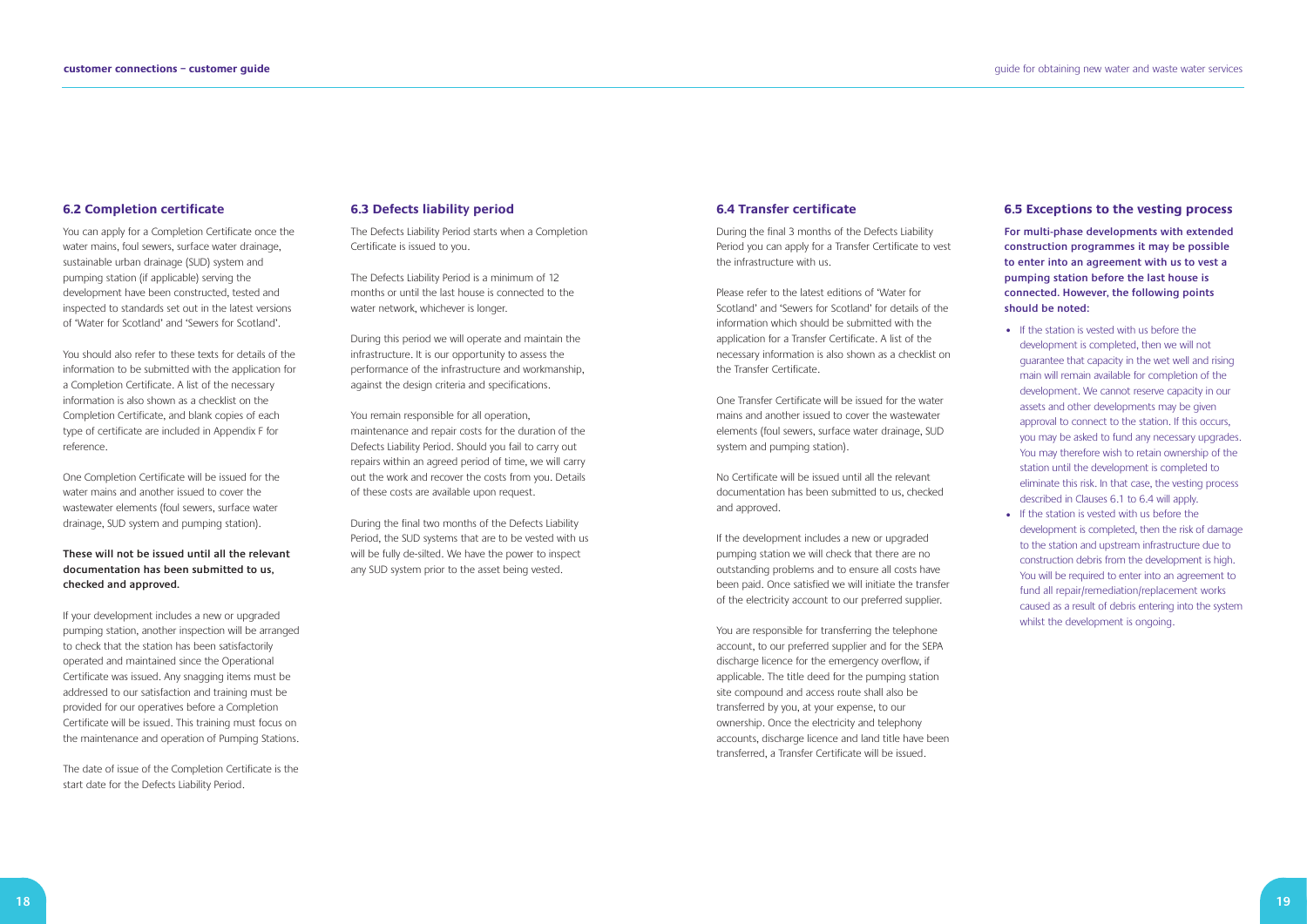# 7. costs, charges and financial contribution

#### **7.1 Our scheme of charges**

Each April we publish a Scheme of Charges agreed with the Water Industry Commission (WIC) covering charges associated with site servicing.

- Connection costs;
- Infrastructure Charges;
- Connection charges and inspection fees;
- Building water charges to be confirmed via Licensed Provider – please see Section 10
- Charges for the provision of record drawings.

Should your request for connection overlap with any changes to the Scheme of Charges, and you have not been issued with a quote for all connections, including a request for payment, you will be quoted on the Scheme of Charges current at that time.

#### **These charges include:**

Copies of our current Scheme of Charges are available on request at **www.scottishwater.co.uk** or by calling the Customer Helpline on **0845 601 8855**.

### **7.2 Infrastructure charge**

All new properties connecting to our mains and sewers increase the general load on the system, i.e. water and waste water pipe network. In order to fund general reinforcement of the water and waste water system, all new domestic properties connecting to the system are required to pay an infrastructure charge.

A separate charge is levied for each of the services (water and waste water). Details of the charge are provided in our current Scheme of Charges.

Where applicable, this infrastructure charge will be requested when your application forms are submitted, e.g. for construction of new mains or sewers or connections to our existing infrastructure.

#### **7.3 Payment of charges and fees**

For payment of fees regarding sewer connections, we expect full payment with the application form at time of submission.

Should incorrect payment be received we will calculate the correct figure and advise.

Please note – no application will proceed without full and correct payment.

#### **For water connections, an advance request for payment of fees is issued at the time the application for connection is approved.**

- The value of the request for non-standard connections is based on our estimate of the costs involved. Costs will be reconciled following completion of the work;
- Standard connections are single payments based on a Scheme of Charges. Payment should be made within 28 working days of receipt of the advance payment request, and prior to requesting your track inspection.

#### **7.4 Our financial contributions – regulations for reasonable cost**

To ensure our Customers fully understand the terms of reasonable cost, we have provided some background regarding the legislation.

Under the Water (Scotland) Act 1980 and the Sewerage (Scotland) Act 1968 we are obliged to take our water mains and sewers to a point that allows connection to our networks if practicable at reasonable cost.

In accordance with the Water Industry (Scotland) Act 2002, Scottish Water is required to meet the costs of providing strategic capacity required for new developments (Part 4 infrastructure) and Customers are required to meet the costs of providing additional local capacity (Part 2 and 3 infrastructure), subject to a reasonable cost contribution from Scottish Water.

The Provision of Water and Sewerage Services (Reasonable Cost) (Scotland) Regulations 2006 determine what that reasonable cost contribution should be, by specifying what matters are to be taken into, or left out of, account in calculating the contribution and also by specifying the method of calculation.

To fund the costs incurred in complying with the Regulations outlined above, an allowance has been included by the Water Industry Commission when determining Scottish Water's scheme of charges for general Customers.

# **7.5 Infrastructure eligible for a reasonable cost contribution**

The Regulations clarify how the costs of different elements of each new connection are shared between our Customers and us.

### **Table 7.1 sets out the elements of a new connection which are eligible for a reasonable cost contribution.**

The costs associated with all new Part 1 infrastructure are the sole responsibility of the Customer.

Extensions or upgrades to the Part 2 or Part 3 elements of the existing water and wastewater networks will be funded by the Customers, subject to a contribution from us, to take account of the future income that will be received from the new connection. A contribution is available for all new connections whether a new development or a first time connection to an existing property. However, it is not available for the adoption of existing private assets or for the upgrading of existing private infrastructure to adoptable standards.

The level of the reasonable cost contribution is determined by the Regulations and depends on the number and type of properties being connected and the charges in place at the time of connections.

| Eligible for reasonable cost contribution (yes or no) |                                |                             |
|-------------------------------------------------------|--------------------------------|-----------------------------|
| Infrastructure parts: both<br>water and waste water   | <b>Domestic</b><br>connections | Non-domestic<br>connections |
| Part 1                                                | Nο                             | No                          |
| Part 2                                                | Yes                            | Yes                         |
| Part 3                                                | Yes                            | Yes                         |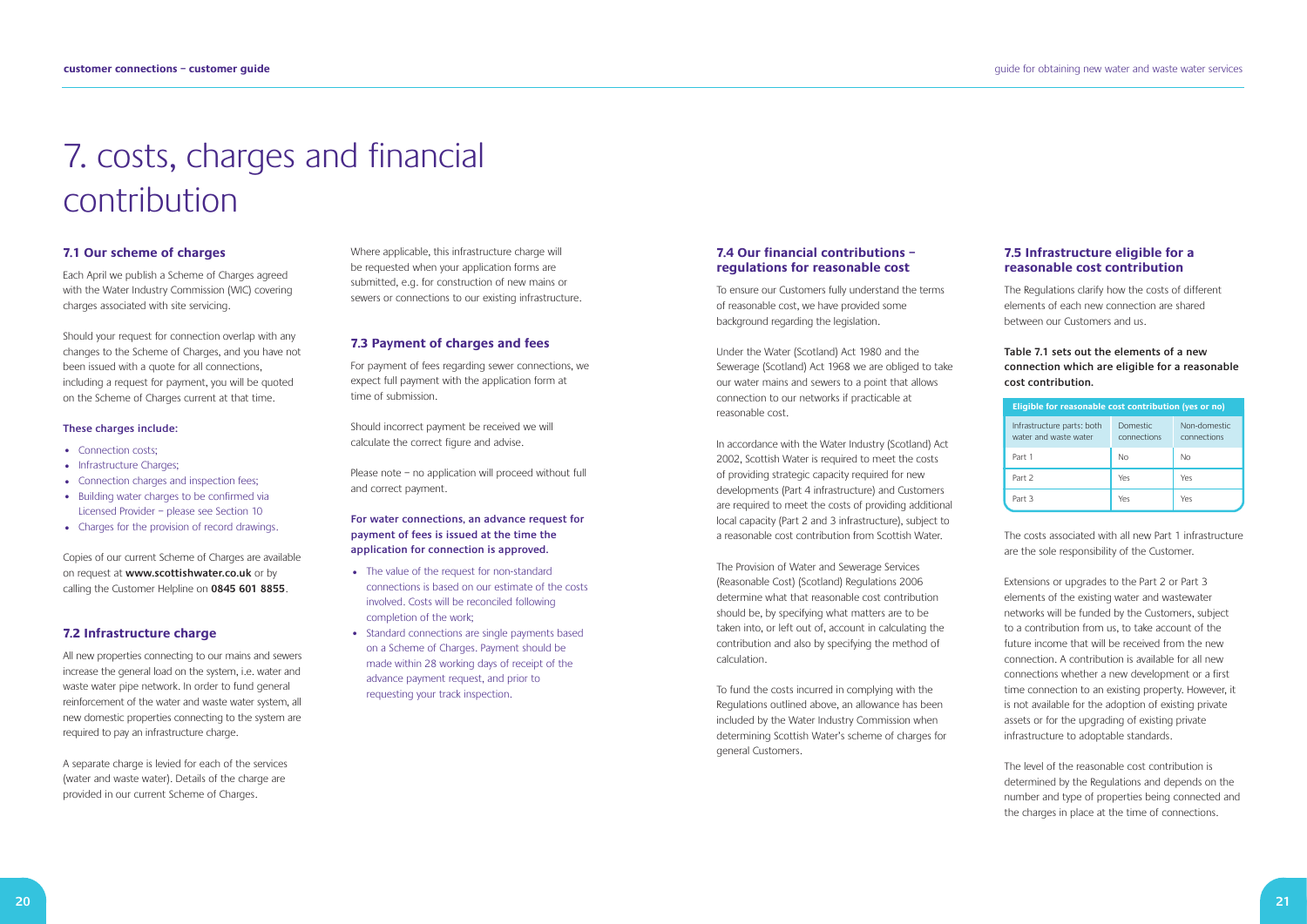The Regulations detail the basis on which the maximum contribution that Scottish Water will make is calculated.

The value of the maximum contribution for new domestic sewerage and water connections is published annually and is available on our website.

We are required to contribute either the maximum contribution or those costs reasonably and necessarily incurred to provide any Part 2 or Part 3 infrastructure needed to accommodate the connection, whichever is lower. Customers are responsible for funding any costs over and above the reasonable cost limit.

We will make a reasonable cost contribution to the Customer that is carrying out the work required for the new connection or will, in the case of water connections, undertake the work on behalf of the Customer.

The cost and programming of any work associated with extending or upgrading the Part 4 elements of the network are the responsibility of Scottish Water.

# **7.6 Definition of reasonable cost for non-domestic properties**

Our policy for non–domestic contributions is based on the same principles used to calculate reasonable cost for domestic properties. Scottish Water will contribute whichever is the lower, of the actual cost of the connection or the amount calculated as reasonable cost under Scottish Water's policy for a new water or waste water connection.

#### **7.7 Conditions for payment of contributions**

Contributions made by us are funded through general Customer charges. Consequently, contributions will only be paid when the work required to accommodate a new connection is complete and the new infrastructure is able to generate income for us. This will reduce the risk that we incur costs without any financial return.

#### **Further criteria, by type of development, are outlined below:**

We are currently reviewing the process for paying contributions for large sites which are to be developed by more than one Customer. Often on these types of site, the Part 3 extensions or upgrades and part of the Part 2 works are installed by the initial Customer. The individual development sites are then sold as serviced plots to other Customers. A mechanism is required to pay a contribution for the work carried out by the initial Customer. Once the process has been confirmed it will be available on our website, within a revised version of this Customer Guide.

- For domestic properties, a habitation certificate is required before a contribution will be considered for payment;
- For multi-property developments, we can pay a proportion of the reasonable cost contribution at the end of each phase based on the number of properties with habitation certificates completed in that phase;
- A contribution payment will be made for a minimum of five properties or for a whole development, if it is less than five properties;
- For non-domestic properties, we will pay a contribution when the development has been completed and a water meter has been installed;
- Payments will be based on the original information supplied by the Customer at the time of application, except where the development is smaller than projected at the time of application. In the latter case, the payment will be made based on the projected income from the metered premises within the development.

Our offer of financial contribution will apply separately to water and waste water connections. Customers cannot use an allowance granted for water connections for waste water connections and vice versa. Water and waste water contributions will be considered as two separate payments.

No more than one payment will be made for a development in a financial year.

In addition to the criteria described above, we may require the Customer to demonstrate that the new infrastructure has been installed to an acceptable standard. This will reduce the risk that contributions are paid for infrastructure that does not comply with the relevant specifications for vesting.

#### **7.8 Contribution arrangements**

For eligible sites in accordance with the Regulations, we are required to contribute either the cost of any works required to accommodate the connection, or the maximum contribution, whichever is lower.

#### **The arrangements relating to contribution payments are as follows:**

1. An assessment of the cost of the works required to accommodate the connection is carried out by us. This assessment is called a Valuation of the Works and is calculated using a Schedule of Rates (available from **www.scottishwater.co.uk** or by calling the Customer Helpline on **0845 601 8855**). There is a Schedule of Rates for water infrastructure and another for wastewater infrastructure. Use of these standard rates for all developments ensures that a consistent approach is adopted for assessing new infrastructure.

- 2. The cost of provision of site infrastructure is deemed to include the installation of the works plus the costs incurred by us in relation to the connection, such as giving design approval, inspecting and testing the installation. Scottish Water's fee for this work is currently 8% of the valuation as calculated using the Schedule of Rates.
- 3. Where the Valuation of the Works, including Scottish Water's fee, is less than or equal to the maximum allowable contribution per property, then the Customer will be reimbursed the full amount of the valuation.
- 4. Where the Valuation of the Works, including Scottish Water's fee, exceeds the maximum allowable contribution per property, then the Customer will be reimbursed only the maximum contribution, minus Scottish Water's costs, as outlined in point 2 which references the 8% fee.
- 5. Once an offer of contribution has been made by Scottish Water, the Customer will have a period of five years to claim reasonable cost contributions. After five years the offer will expire. To make a claim, Customers are advised to apply to us in writing, at the following address:

Customer Connections Scottish Water 419 Balmore Road Glasgow G22 6NU

6. For water and waste water infrastructure, we will retain a sum from the contribution payment due to the Customer until a Transfer Certificate is issued and the infrastructure is vested.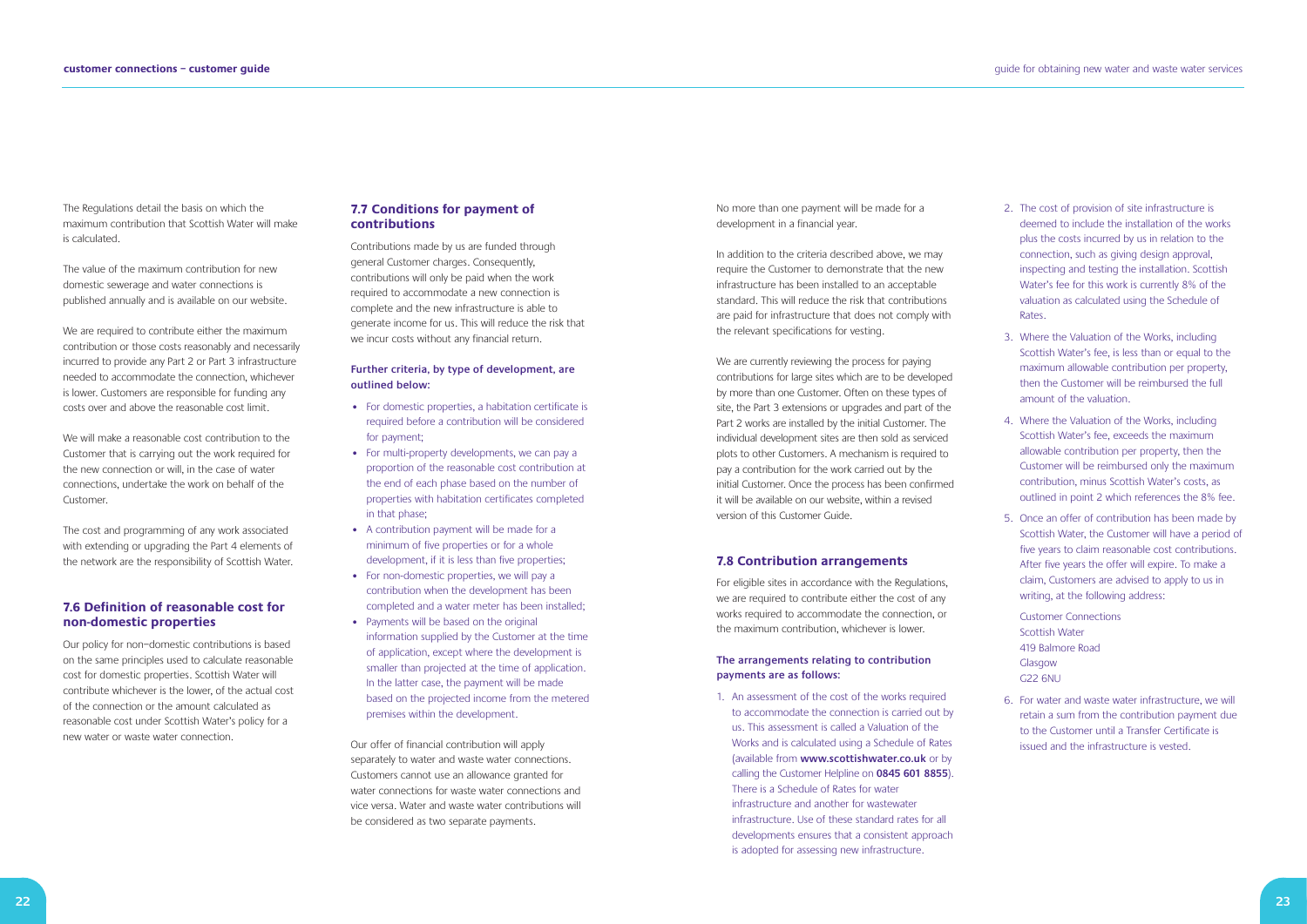# 8. legal and procedural issues

Within this section we have provided additional explanation in reference to several legal and procedural details, which will ensure that you are informed regarding the validity periods of offers, permits, and legal documents to be obtained. If you require any further clarification of the details noted, please contact the Customer Connections department, or a member of our team who will be dealing with your development.

#### **8.1 Land ownership issues**

It is your responsibility to obtain authorisation from us to serve statutory notices to cross private land owned by third parties; or, exceptionally, with our consent, a deed of servitude for this purpose. Design approval from us does not negate in any way your responsibility in this respect.

#### **8.2 Reservation of capacities and timescales**

We will, by agreement, offer permits to connect to the public waste water and water network with conditions relating to the timing and phasing of the development. Provided you adhere to these time conditions, the agreed connection will be held for the sole benefit of the Customer named on the permit.

#### **The specific details at this time are outlined below:**

- 1. **Preliminary enquiry:** where a Customer requests details of availability of capacity within the existing infrastructure prior to obtaining planning consent or technical approval, no guarantee will be given that any current capacity will remain available by the time of the development. The assessment will be based on the network capability that exists at the time, including any agreed connections.
- 2. **Customer- led Water or Waste Network Impact Assessment (DIA):** where a Customer funds a DIA and agrees to fund upgrading work of existing infrastructure, capacity will be reserved for the period, which shall not be longer than 5 years, specified in the contribution agreement.

Prior to the issue of technical approval, the level of capacity to be reserved will be agreed between the Customer and us in accordance with our current policy.

- 3. **Technical approval:** where technical approval of a scheme has been granted, capacity within the existing infrastructure will be reserved for the period stated or for 5 years from the date of issue of the technical approval, whichever is earlier. Reimbursement agreements will either be issued along with technical approval or will have a commencement date which is the same as the date of issue of technical approval. Technical approval will not be issued before relevant detailed planning permission has been granted.
- 4. **Sewer connections:** where sewer connection permits are issued for properties not included in any of the above, the right to connect will last for the period stated in the permit or for a period of 2 years, whichever is the shorter. Permits will be subject to the same conditions as technical approval, i.e., full planning permission, etc. should be obtained prior to issue of the permit.

In all cases it will be made clear that in the event of any other party obtaining, by judicial review, court action or otherwise, an order, decree or ruling requiring that we release any part of the capacity reserved or allocated to the development, the level of reserved capacity may require to be reduced by the amount to be released without compensation being due to the Customer.

Any capacity reserved will relate to a specific area of land and may not be transferred other than with ownership of that area of land. Should a Customer choose to transfer ownership, the period of reservation of capacity, will continue to run from the original date of technical approval.

Where technical approval is amended, the 5 year period will continue to run from the issue of the original technical approval.

**Note: Refer to the latest versions of 'Water for Scotland' and 'Sewers for Scotland' which are technical guidance documents for details relating to construction standards.**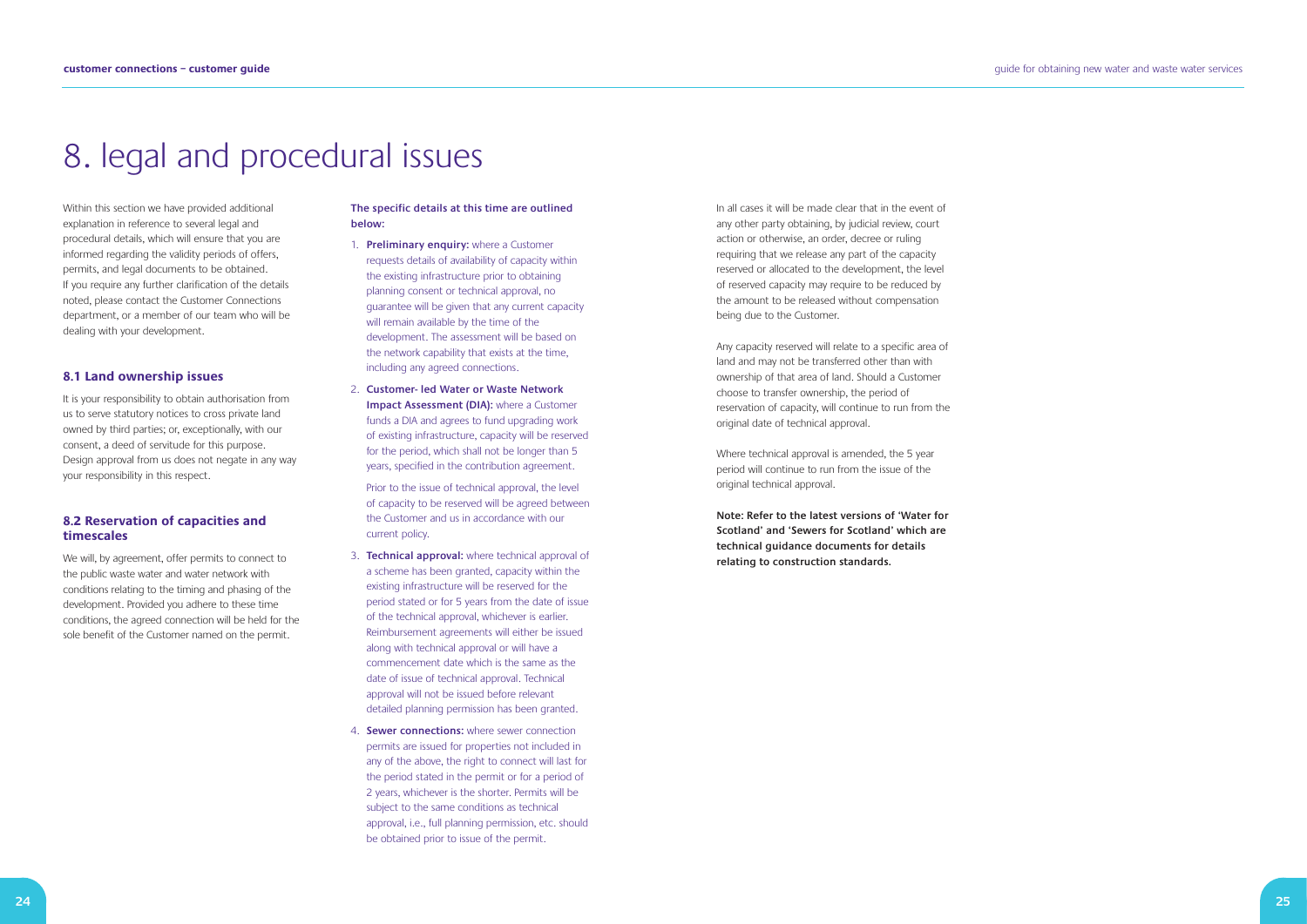# 9. customer appeals and complaints procedure

#### **9.1 Complaints about our service**

If you are a Non-Domestic Customer and have a complaint about the service you have received from Scottish Water please contact your Licensed Provider, who will be able to take up your concerns on your behalf.

If a Licensed Provider wishes to complain about water or waste water services provided by Scottish Water, they should reference Process 17 of the Operational Code. For more information regarding non-domestic connections please go to Section 10.

If you are undertaking a self-build project, and have a complaint about the service you have received, and have attempted to resolve your concerns through the Scottish Water department concerned, there is a formal process that you can follow.

Contact our Customer Helpline on **0845 601 8855**, and the Customer Advisor will pass the complaint or enquiry to our Customer Relations team for review. Customer Relations will refer this complaint to the Customer Connections department for response and resolution, within a designated time frame.

If you are not satisfied with our service, you can contact Waterwatch Scotland on **0845 850 3344** or visit their website **www.waterwatchscotland.org**. Please note that you should attempt to resolve your concerns through Scottish Water, before contacting Waterwatch to take that forward.

Our Customer Relations team will respond to you with the results of this review as quickly as possible, and will ensure that you receive a clear and comprehensive response to your concerns. If the complaint is written, e-mailed or faxed, we will respond within Guaranteed Standard times. We maintain a record of all complaints and report these to the Industry Regulator, the Water Industry Commission for Scotland.

If you wish to appeal to the Scottish Government you should obtain their 'Guide to Appeals' leaflet via the website **www.scotland.gov.uk.** In some cases, a Sheriff will decide an appeal. If you have any queries, please contact ourselves or the Water Industry Commission for Scotland (WIC) for more details.

### **9.2 Complaints to Waterwatch Scotland**

Waterwatch Scotland is a national organisation with powers to deal with complaints against us and make statutory recommendations in respect of Scotland's water industry.

They will assess any complaint or concern and if they are in a position to assist, they will forward your concern to our Customer Relations department for attention.

#### **9.3 Further appeals procedure**

If you are dissatisfied with the way your complaint has been dealt with by Waterwatch, you can contact the Scottish Public Services Ombudsman (SPSO); however, SPSO cannot question the merits of a decision made by Waterwatch Scotland if the decision has been made using the correct procedure, following due process and in line with regulations/legislation.

# 10. non-domestic connections and building water

#### **10.1 Background**

Under the Water Services (Scotland) Act 2005 and the opening of the Scottish water market to competition, the supply of water and waste water services to Non-Domestic Customers is now provided through Licensed Providers. Non-Domestic Customers may choose the Licensed Provider they wish to provide these services. We are now the wholesale supplier of water and waste water services to Licensed Providers. We therefore no longer have a direct relationship with Non-Domestic Customers for retail services.

This means that if your site requires non-domestic connections, there are new processes to be followed. Non-Domestic Customers are defined as Customers involved in the construction of non-domestic properties e.g. commercial/industrial properties or the end-user of water, waste water or trade effluent services in a non-domestic property. Non-Domestic Customers now require to appoint a Licensed Provider to act on their behalf for all aspects of water and waste water services, including new connections. As a Non-Domestic Customer you can choose which Licensed Provider supplies your water and waste water services, including all new connections supplying non-domestic properties and all building water supplies (with the exception of self-builds).

At the initial stages of a Development enquiry, a Non-Domestic Customer can liaise with us directly when assessing the initial capacity available for any proposed connection(s). Please refer to Section 3 of this guide for further guidance. Any subsequent formal application to connect must be directed through your chosen Licensed Provider.

Details of all Providers who are licensed by the Water Industry Commission and are able to provide services to Non-Domestic Customers, can be found on the following website at **www.scotlandontap.gov.uk**

As a quick reference, please see the table below when considering a new connection to our networks:

Once selected, the Licensed Provider will advise on how to proceed with the application. It is important to note that only your Licensed Provider can make an application for non-domestic connections on your behalf.

| <b>Type of connection</b>                                                                                                                       | Who to apply to                     |                                     |
|-------------------------------------------------------------------------------------------------------------------------------------------------|-------------------------------------|-------------------------------------|
|                                                                                                                                                 | Licensed<br>provider                | Scottish<br>Water                   |
| Non-domestic                                                                                                                                    |                                     |                                     |
| Domestic                                                                                                                                        |                                     |                                     |
| Domestic and non-domestic -<br>mixed use developments                                                                                           | Application<br>needs to<br>be split | Application<br>needs to<br>be split |
| Building water (construction of<br>commercial/industrial projects<br>and domestic housing<br>developments with the<br>exception of self builds) |                                     |                                     |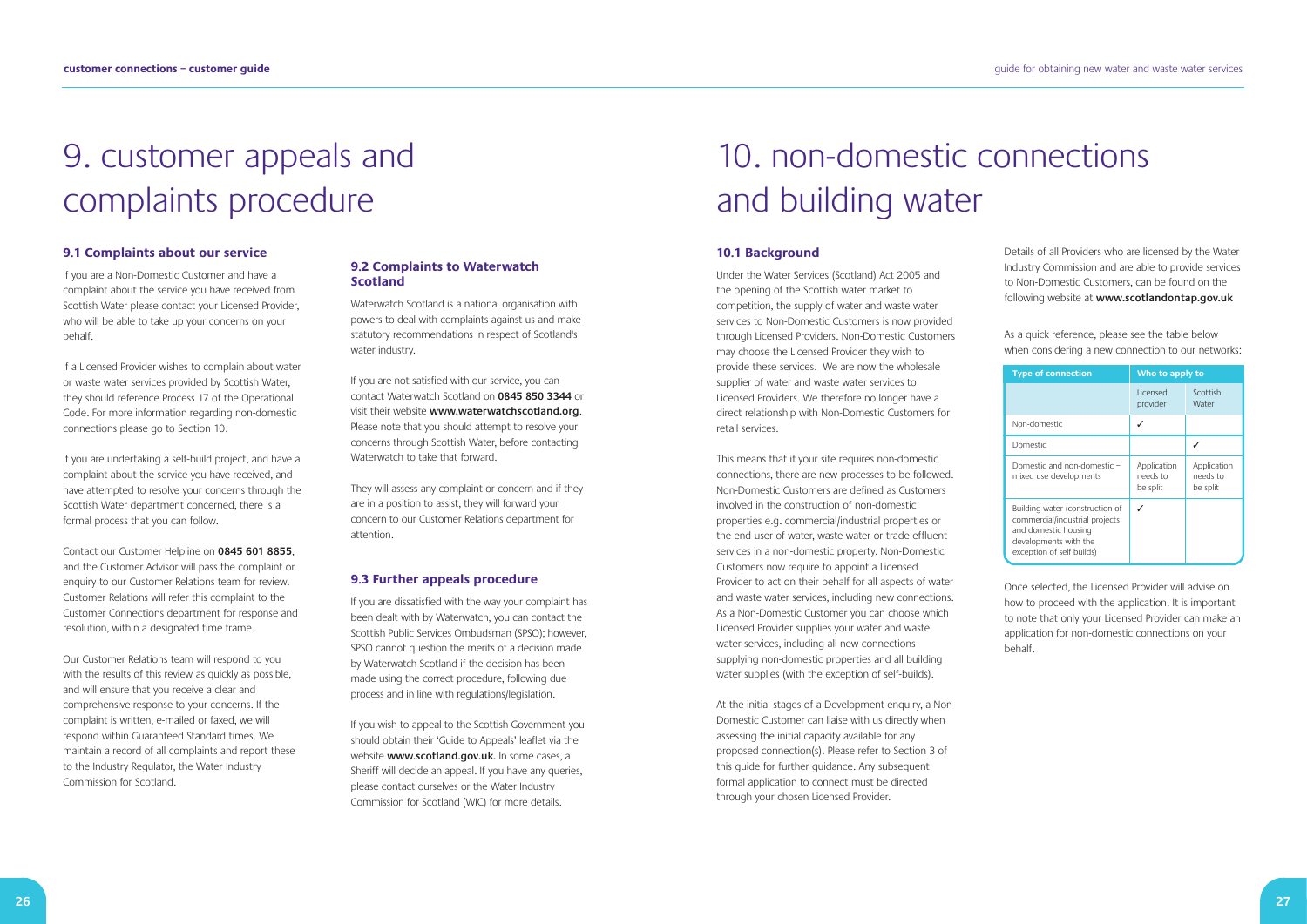#### **10.2 The operational code**

The Operational Code is the formal market document which sets out the operational coordination arrangements between us and Licensed Providers in connection with the provision of Water and Sewerage Services. It outlines Scottish Water and Licensed Provider responsibilities when processing non-domestic applications for connection.

The Operational Code can be viewed on our website. Your Licensed Provider should advise exactly how the Operational Code rules and processes affect you.

### **10.3 General design and installation responsibilities**

As a Non-Domestic Customer, you or your consultant will still remain responsible for providing appropriate design proposals, and supporting documentation, to your chosen Licensed Provider for submission to us. In addition, you are responsible for the installation of infrastructure to Scottish Water standards. More detailed information is available within Sections 4 & 5 of the guide.

- leaks or spillages of substances used on site, such as fuels, oils, chemicals, silt, cement, and so on;
- rupture of pipelines that run through or nearby the site, such as water supply, drainage, gas or oil;
- thoughtless disposal of waste materials;
- wash down of vehicles, plant and equipment without using a properly constructed wash bay;
- contamination of water supply, sewers, groundwater or watercourses that run through or nearby the site.

#### **10.4 Trade effluent building site pollution**

Work that is not properly planned or supervised can result in damage to services and water pollution. This can lead to liability for remediation and any clean-up costs, as well as prosecution and heavy fines.

To provide improved guidance for our Customers, leaflets are available through our website to help companies prevent pollution and comply with the law, and should be read by company managers, site supervisors and all site staff.

Outlined below are some of the dangers to be aware of.

#### **The construction industry can cause pollution from:**

Prevention requires that Customers follow good working procedures before, during and after the actual work period.

For more information regarding Trade Effluent, please reference our website.

#### **10.5 Completion and adoption process (relating to new infrastructure)**

As with the previous processes, all notification of completion of construction work should be directed through your Licensed Provider. We will then issue a completion certificate in line with section 6 of this guide.

The Non-Domestic Customer remains responsible for repair and maintenance during defects liability of the infrastructure in line with section 6 of this guide. At the end of the defects period it is the responsibility of the Non-Domestic Customer to approach Scottish Water to request formal adoption of the new infrastructure. This process will align with the process as stated in section 6 of this guide.

#### **10.6 Costs, charges and financial contribution**

Non-Domestic Customers will be invoiced directly by their Licensed Provider.

Reasonable Cost Contribution (RCC) will be available for facilitated connection sites, where eligible, in line with section 7 of this guide. Payments of Reasonable Cost Contribution will be made directly to the Non-Domestic Customer from us as and when appropriate documentation is received from the Licensed Provider.

# **10.7 Appeals and complaints**

The new rules of the market mean that Non-Domestic Customers should contact their Licensed Provider in the first instance with any enquiries or complaints regarding the service provided by Scottish Water.

Licensed Providers then contact us through the Wholesale Service Desk. If Non-Domestic Customers contact us directly to make an enquiry or complaint about an application for connection which is in progress, they will be asked to contact their Licensed Provider.

We will respond with the results of any review in accordance with section 9 of this guide.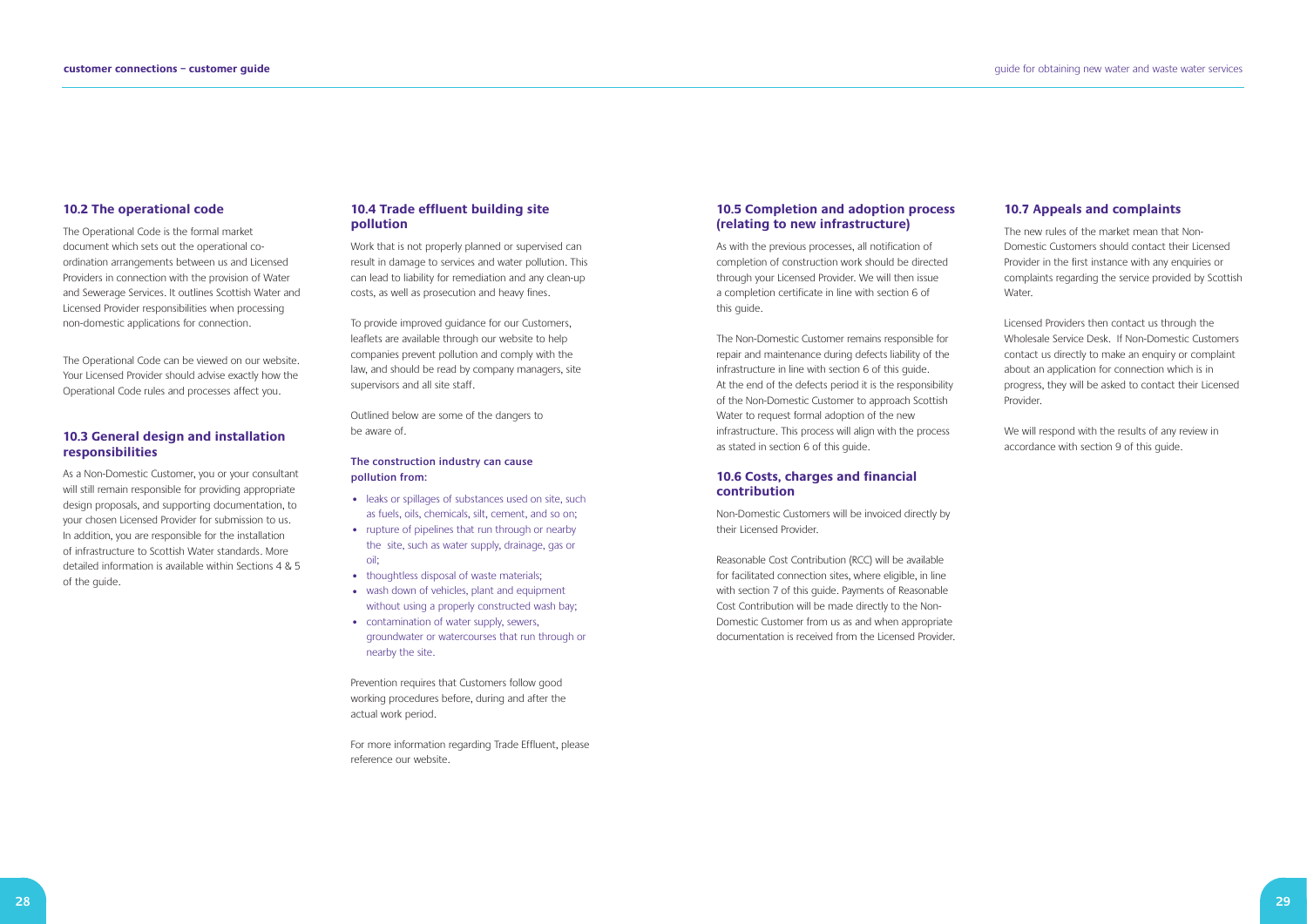# appendix a: glossary of terms

### **A list of common terms is provided for assistance to ensure our Customers understand many of the technical references used.**

**Adoption:** Once assets e.g. sewers and mains are constructed, and if Scottish Water has made an offer to adopt the asset, then the responsibility for ownership, operation and maintenance of the assets is transferred to Scottish Water.

**Building water:** Water used for the purposes of building work.

**Communication pipe:** Defined as where any premises supplied with water abuts on the part of the road where the main is laid. The portion of the service pipe as lies between the main and the stopcock, where the stopcock is placed as near the boundary of the road as is reasonably practicable. This portion of the service pipe will be adopted by Scottish Water.

**First Time Provision:** Connections from existing properties to our network which currently have private water supplies or sewage treatment.

**Conditional Connections:** Connection that can be made to our existing networks; water and wastewater, only following upgrading and reinforcement of our existing networks.

**Curtilage:** The ground associated with a building which has a use associated with the building e.g. gardens, ground and car parks.

**Customer:** An individual or company involved with the development of housing and industrial/commercial development.

**Development:** The alteration or construction of new premises or properties requiring provision of new water and waste water services.

**Development Impact Assessment (DIA):** An engineering assessment of the impact of the development on our existing assets. It will identify any mitigating measures required to allow the development to proceed.

**Sewer Connection:** Generally a pipe that drains a single property. A sewer connection or drain generally remains private up to the boundary or curtilage of that private property or to the point it joins up with the drain from another property. At this point it becomes our responsibility. In flatted developments it can serve more than a single property without being defined as a sewer.

Self Lay Organisation (SLO): A contractor or other similar organisation accredited by Scottish Water to lay water mains and connections on behalf of Customers.

**Non-Standard Connection:** Water connections greater than 32mm diameter.

**Pumping Station:** A piece of infrastructure that is utilised to propel water or waste through water or waste Part 2 or 3 infrastructure, where the natural gradient doesn't facilitate this.

**Quality Control Advisor (QCA):** Member of the Customer Connections team who inspects water and waste water assets to ensure they meet required standards

**Reasonable Cost Contribution (RCC):** Financial term for a contribution made to the Customer in line with Scottish Government legislation

**Scottish Water:** Water and sewerage undertaker in Scotland established by the Water Industry (Scotland) Act 2002. Scottish Water is the sole undertaker for the provision of the public water and waste water services in Scotland.

**Sewage/Waste Water:** As defined by the Sewerage Scotland Act 1968. It includes all foul flows from a property and all surface water that falls on roof areas and hard-standing within the curtilage of a property and is also commonly referred to as waste water.

**Sewer:** Generally greater than 150mm in diameter for the transportation of waste water from more than one property.

**Standard Connection:** A water connection of 32mm diameter or smaller, normally installed under pressure through tapping of an existing live main.

**SUDS:** a sustainable urban drainage system, which:

- (a) facilitates attenuation, settlement or treatment of surface water from two or more premises (whether or not together with road water) and
- (b) includes one or more of the following: inlet structures, outlet structures, swales, constructed wetlands, ponds, filter trenches, attenuation tanks and detention basins (together with any associated pipes and equipment).

**Supply Pipe:** The section of a water service pipe that is not a communication pipe. The supply pipe remains the responsibility of the Customer.

**Unconditional Connection:** Connection that can be made to our existing networks; Water and Wastewater without the need for any upgrading or reinforcement of our existing networks.

**Waste Water/Sewage:** As defined by the Sewerage Scotland Act 1968. It includes all foul flows from a property and all surface water that falls on roof areas and hard-standing within the curtilage of a property and is also commonly referred to as waste water.

**Water Connections:** Generally described as the service pipe serving a single property. The pipe remains private up to the boundary of the property and the Customer is responsible for maintaining this element of the connection. The other part of the connection is the communication pipe that runs from the property's external stop tap to the mains water network in the street. We are responsible for maintaining this element of the connection.

**Water Industry Commission (WIC):** is a nondepartmental public body with statutory responsibilities. Their goal is to manage an effective regulatory framework which encourages the Scottish water industry to provide a high-quality service and value for money to Customers.

**Water Infrastructure:** All mains, communication pipes, water treatment and other similar works, pumping stations for the treatment and distribution of water.

**Water Main:** Pipe for the purpose of transporting water to a number of properties, generally of a diameter greater than 32mm. Water mains may be public or private.

**Water Service Pipe:** Any pipe for supplying water from a main to any premises as is subject to pressure from that main, or would be so subject to the opening of a tap.

**Waste Water Infrastructure/Sewerage:** All pipes, SUDs systems, pumping stations and treatment works and similar infrastructure for the collection, transportation and treatment and disposal of sewage (waste water).

**Waste/Water Network Impact Assessment (DIA):** An engineering assessment of the impact of the development on our existing assets. It will identify any mitigating measures required to allow the development to proceed.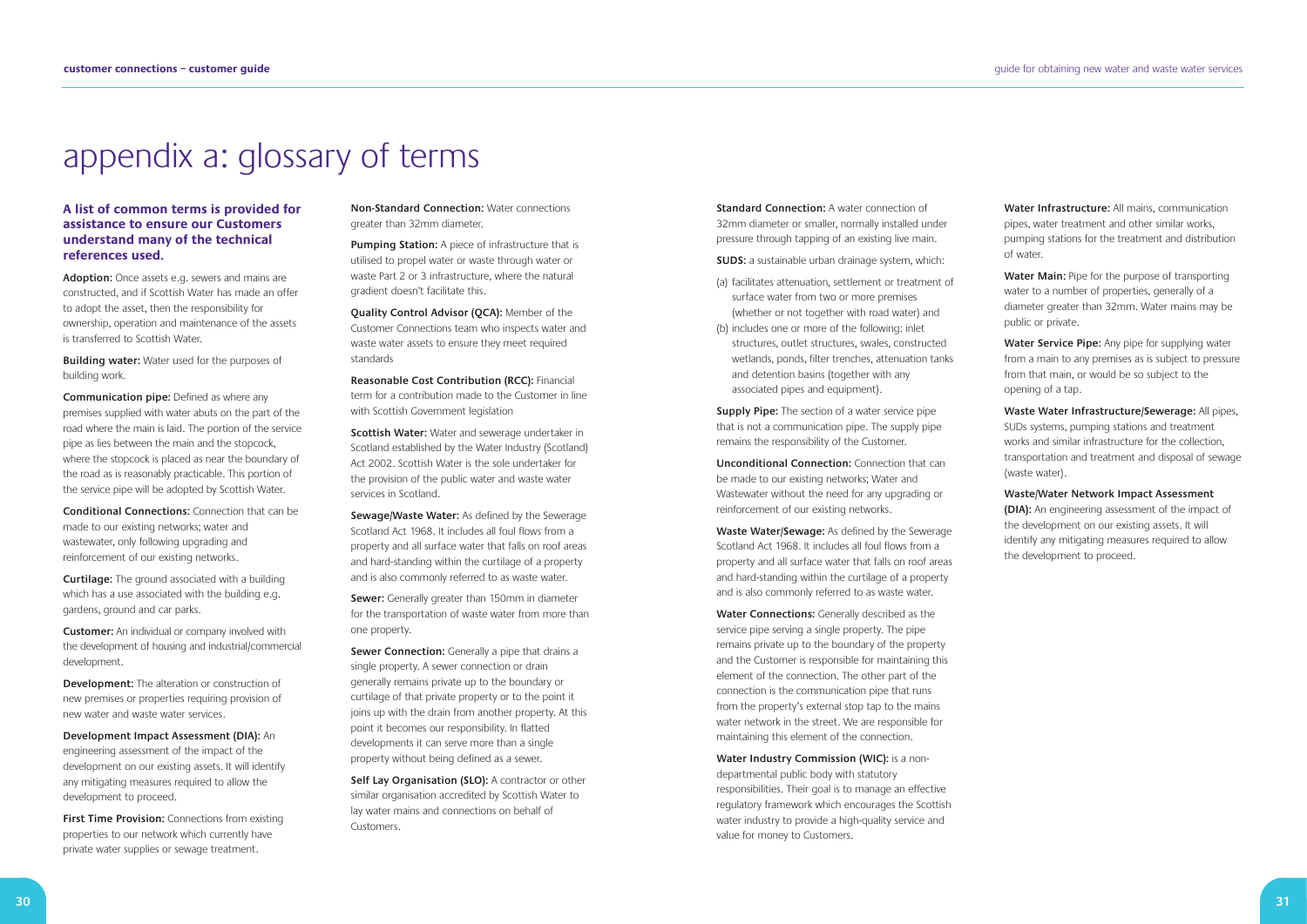guide for obtaining new water and waste water services

# appendix b: process diagrams

MAXIMUM 60 DAYS ASSUMING NO RESUBMISSIONS

**Feasibility stage: applying to construct new water and waste water connections or site infrastructure**



TIMESCALES

AS PER AGREEMENT

 $\bullet$ 

### **a) Obtaining new water and waste water services: applying to construct new sewer connections (part 1 assets)**

For details relating to the feasibility stage, refer to the process map feasibility stage: applying to construct new water and waste water connections or site infrastructure.

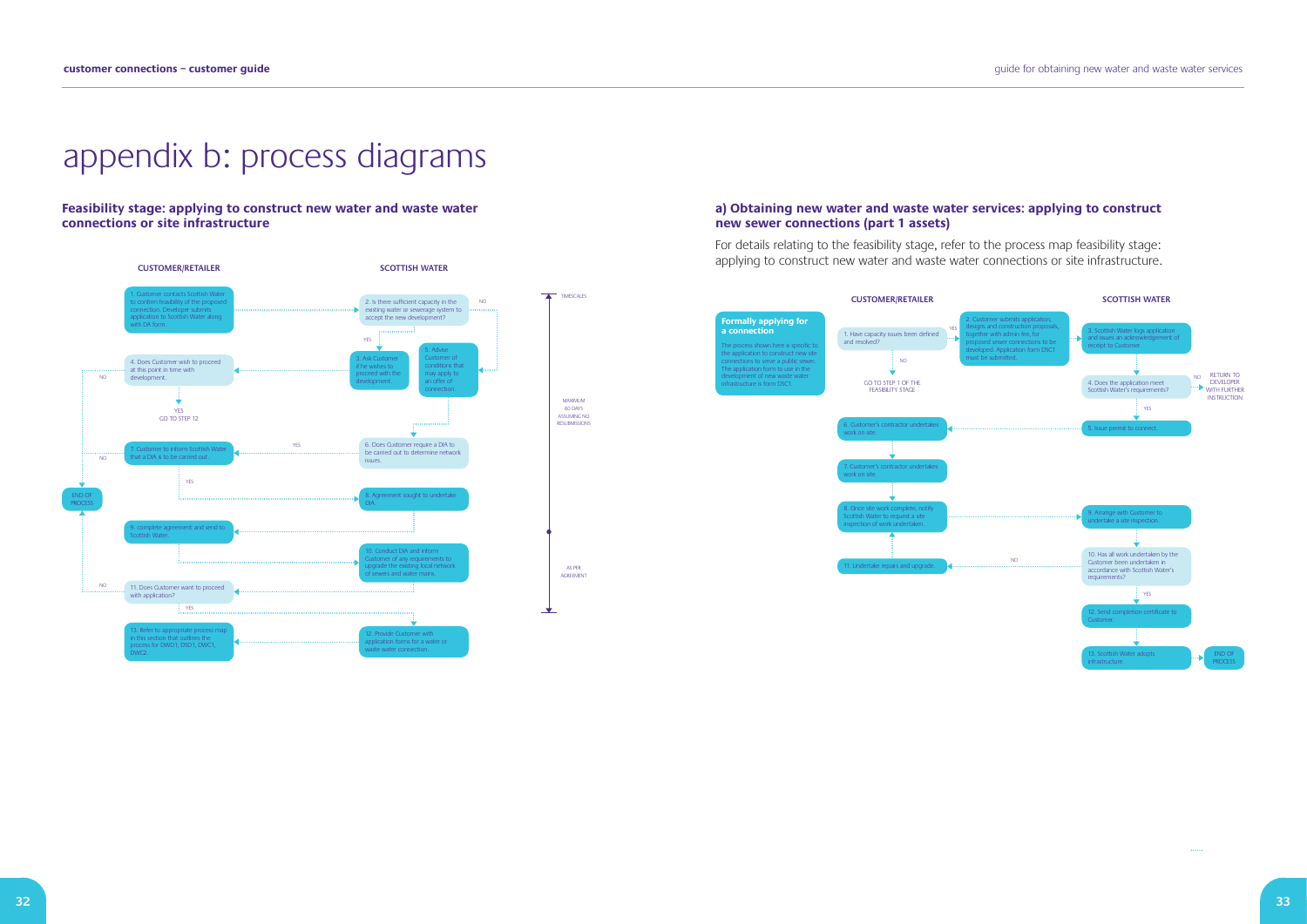### **b) Obtaining new water and waste water services: applying to construct new site connections to an existing water main (part 1 assets)**

For details relating to the feasibility stage, refer to the process map feasibility stage: applying to construct new water and waste water connections or site infrastructure.

#### $\overline{\mathbf{v}}$ nottish Water adopts infrastructure.

#### **CUSTOMER/RETAILER SCOTTISH WATER Formally applying for** er submits application designs and construction proposals **a connection** YES **Cottish Water logs application** if applicable), together with admin 1. Have capacity issues been defined and resolved? and issues an acknowledgement of fee, for proposed water connections to be developed. Application form The process shown here is specific receipt to Customer. the application to construct new site connections to serve a public water VC1 must be submitted. NO main. The application form to use in e development of new is form GO TO STEP 1 OF THE Scottish Water will make DWC1. nents of the work red FEASIBILITY STAGE the Customer. All connection work undertaken on the existing water infrastructure must be undertaken by Scottish Water. 5. Customer will be provided with a quote or connection offer for the work to be undertaken. NO 6. Proceed with work on new END OF connections? PROCESS YES nd advance payment to Scottish If work they will underta ÷ tomer to complete private mbing for new connections.  $\vec{v}$ 9. For non-standard connections only, ensure that satisfactory essure testing and disinfection of e private main has taken place.  $\ddot{\bullet}$ **Ivise Scottish Water when** ady for final connections.  $\frac{1}{2}$ For non-standard connection nly, make sure that Scottish Wate has been provided with the site programme to ensure that the final . Scottish Water to inspe Customer's private plumbing to ensure compliance with existing ction to be undertaken by cottish Water can be made withir Water Byelaws. 14 days of a successful teriological sample following ection of the private main. NO 13. Does Customer's private 14. Undertake work on plumbing to ensure compliance with current Water Byelaws. Go to step 9. plumbing to ensure compliance with existing Water Byelaws. **YES** Scottish Water's contractor will undertake the final connection or 'tapping' of the Part 1 infrastructure existing main and inform the er before attending the site to do so.



# **c) Obtaining new water and waste water services: applying to construct new waste water infrastructure (part 2 and part 3 infrastructure)**

For details relating to the feasibility stage, refer to the process map feasibility stage: applying to construct new water and waste water connections or site infrastructure.

#### **CUSTOMER/RETAILER SCOTTISH WATER**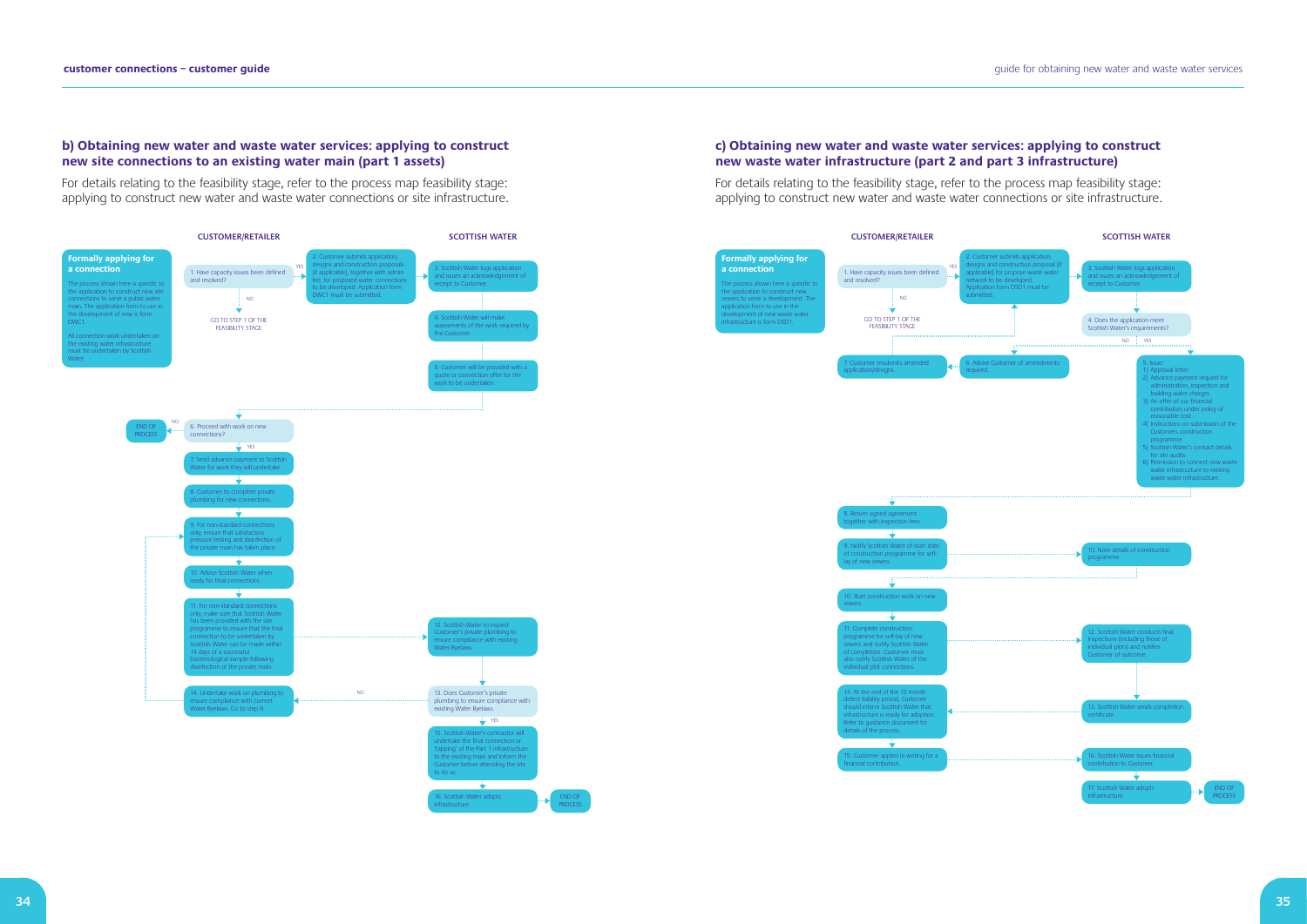### **d) Obtaining new water and waste water services: applying to construct new water infrastructure (part 2 and part 3 infrastructure)**

For details relating to the feasibility stage, refer to the process map feasibility stage: applying to construct new water and waste water connections or site infrastructure.



# appendix c: responsibilities for water and waste water assets

**Figure 2: Responsibilities for water and waste water infrastructure**

#### **Table 1: Responsibilities for water and waste water assets**

| <b>Reference in diagram</b>                                                                                                         | <b>Ownership and maintenance</b><br>responsibility |
|-------------------------------------------------------------------------------------------------------------------------------------|----------------------------------------------------|
| A-B Communication pipe (part 1 infrastructure)                                                                                      | Scottish Water                                     |
| Stopcock or meter                                                                                                                   | Scottish Water                                     |
| B-C Supply pipe (part 1)                                                                                                            | Property owner                                     |
| Internal plumbing                                                                                                                   | Property owner                                     |
| G-H New water main (part 2)                                                                                                         | Scottish Water                                     |
| M-N Local existing mains (also includes water service reservoirs pumping stations<br>not included in this diagram) (local) (part 3) | Scottish Water                                     |
| D-E Private drain (part 1 infrastructure)                                                                                           | Property owner                                     |
| E-F Lateral sewer (part 1)                                                                                                          | Scottish Water                                     |
| I-J Waste water (new sewer) (part 2)                                                                                                | Scottish Water                                     |
| L-K Local existing sewers, waste water pumping stations, some SUDS (part 3)                                                         | Scottish Water                                     |
|                                                                                                                                     |                                                    |



Note: A supply pipe laid over third party ground is the responsibility of the property owner.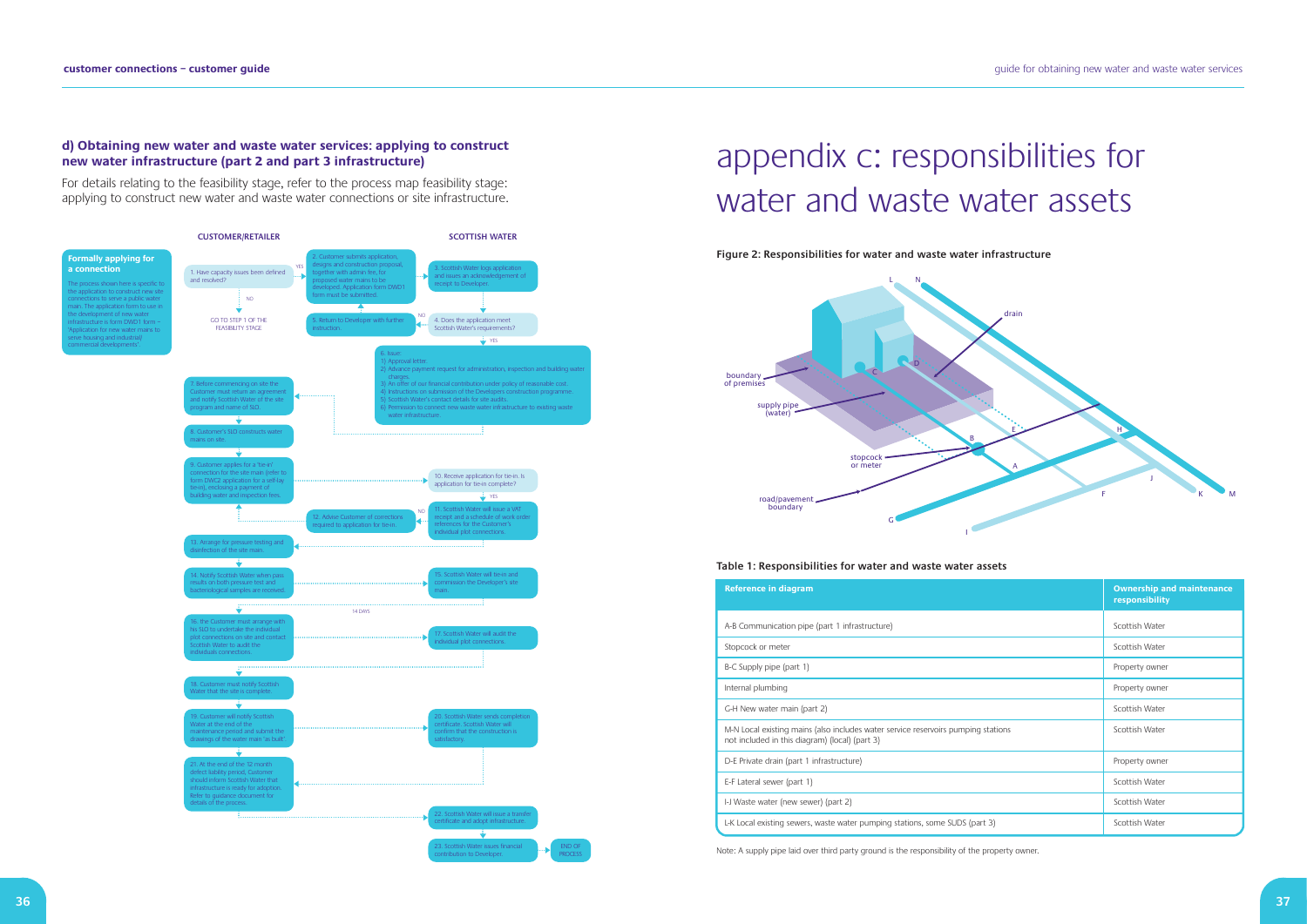# appendix d: our duties under current legislation

Our main duties and responsibilities are defined by acts of Parliament and secondary legislation. For any specific query relating to our governing legislation, Customers are advised to consult with qualified professionals.

**For your assistance, some of our duties are explained as follows:**

# **The Water Scotland (Act) 1980 (WA1980) and the Sewerage (Scotland) Act 1968 (SSA1968)**

These Acts place duties on us to take its water mains and sewers to a point that will enable Customers to connect to our networks at reasonable cost to the Customer. The Acts only require us to make a connection if practicable at reasonable cost.

The 1980 Act places a duty on us to provide a supply of wholesome water to every part of its areas of supply where a supply of water is required for domestic purposes and can be provided at reasonable cost. For other than domestic purposes, we may be required, subject to a number of conditions, to provide a supply of water on reasonable terms and conditions to the owner or occupier of any premises within its area of supply who requests it.

The 1968 Act makes it our duty, where it is practicable to do so at reasonable cost, to provide public sewers and public SUD systems for draining its area of domestic sewage, surface water and trade effluent, and to provide treatment for dealing with the contents of its sewers and SUD systems.

#### **Water Industry (Scotland) Act 2002 (WISA2002)**

If the equivalent meter size for a development is more than 25mm, then the Customer may opt to either accept the standard policy payment or to request a site-specific arrangement calculated by way of negotiations between us and the Customer.

The combined area of meters on a single development should not exceed an area of  $491$ mm<sup>2</sup>.

The 2002 Act provides for the establishment of Scottish Water as the successor to the three water and waste water authorities. The Act also provides for changes to the representation of the interests of water Customers to take account of Scottish Water and the creation of a Drinking Water Quality Regulator in respect of water supplied by Scottish Water and private water supplies.

Duties under current legislation continued

#### **The Water Services (Scotland) Act 2005**

This Act confirms Scottish Water as the single public authority that is responsible for providing Scotland's water and waste water services and prohibits third parties from introducing water or waste water to the public water and waste water network (known as 'common carriage'), on the grounds of protection of public health and the environment. The Act also replaced our economic regulator, the Water Industry Commissioner (WIC) with a body corporate, named the Water Industry Commission for Scotland. It also established the licensing regime allowing retail (i.e, billing and Customer services) competition for nonhousehold premises.

# appendix e: meter sizing – non-domestic properties

#### **Non-domestic properties**

The equivalent meter size is used for developments with multiple meters. These could be either single developments with multiple feeds or a single development which will have several Customers on it, such as light industrial units.

Please consult with a Licensed Provider for more information.

The table below details the area of common meter sizes.

| Meter size (mm) | Area $(mm2)$ |
|-----------------|--------------|
| 15              | 177          |
| 20              | 314          |
| 25              | 491          |